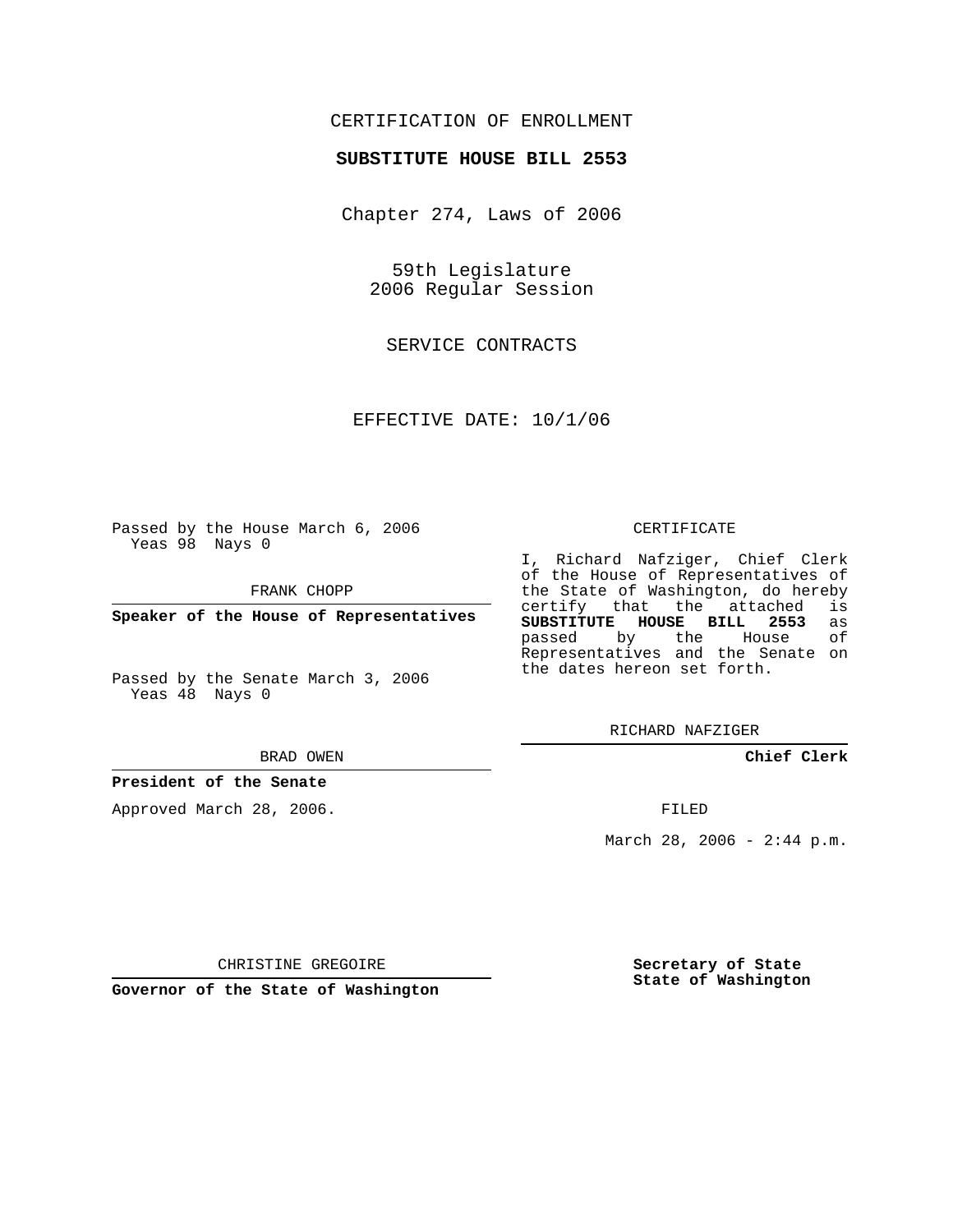# **SUBSTITUTE HOUSE BILL 2553** \_\_\_\_\_\_\_\_\_\_\_\_\_\_\_\_\_\_\_\_\_\_\_\_\_\_\_\_\_\_\_\_\_\_\_\_\_\_\_\_\_\_\_\_\_

\_\_\_\_\_\_\_\_\_\_\_\_\_\_\_\_\_\_\_\_\_\_\_\_\_\_\_\_\_\_\_\_\_\_\_\_\_\_\_\_\_\_\_\_\_

AS AMENDED BY THE SENATE

Passed Legislature - 2006 Regular Session

## **State of Washington 59th Legislature 2006 Regular Session**

**By** House Committee on Financial Institutions & Insurance (originally sponsored by Representatives Kirby and Morrell; by request of Insurance Commissioner)

READ FIRST TIME 2/3/06.

 AN ACT Relating to regulating service contracts and guarantee protection products; amending RCW 48.110.010, 48.110.015, 48.110.020, 48.110.030, 48.110.040, 48.110.050, 48.110.060, 48.110.070, 48.110.080, 48.110.090, 48.110.100, 48.110.110, 48.110.120, 48.110.130, 48.110.140, and 48.110.900; adding new sections to chapter 48.110 RCW; creating a new section; repealing RCW 48.96.005, 48.96.010, 48.96.020, 48.96.025, 48.96.030, 48.96.040, 48.96.045, 48.96.047, 48.96.050, 48.96.060, 48.96.900, and 48.96.901; prescribing penalties; and providing an effective date.

10 BE IT ENACTED BY THE LEGISLATURE OF THE STATE OF WASHINGTON:

11 **Sec. 1.** RCW 48.110.010 and 1999 c 112 s 1 are each amended to read 12 as follows:

 The legislature finds that increasing numbers of businesses are selling service contracts for repair, replacement, and maintenance of 15 motor vehicles, appliances, computers, electronic equipment, and other consumer products. There are risks that contract obligors will close or otherwise be unable to fulfill their contract obligations that could result in unnecessary and preventable losses to citizens of this state. The legislature declares that it is necessary to establish standards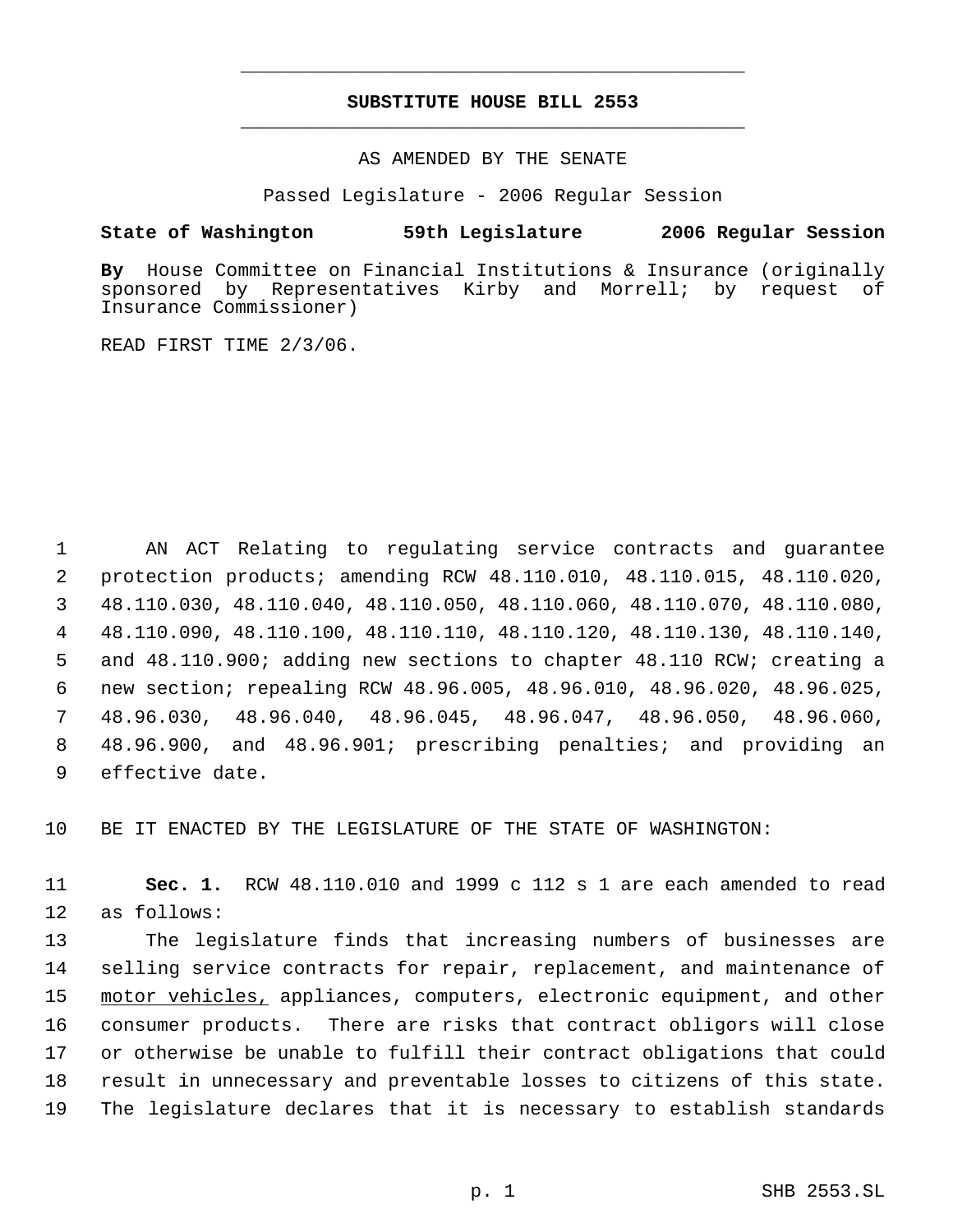that will safeguard the public from possible losses arising from the 2 conduct or cessation of the business of service contract obligors or the mismanagement of funds paid for service contracts. The purpose of this chapter is to create a legal framework within which service 5 contracts may be sold in this state and to set forth requirements for conducting a service contract business.

 **Sec. 2.** RCW 48.110.015 and 2000 c 208 s 1 are each amended to read as follows:

 (1) The following are exempt from this title: (a) Warranties;

- 
- (b) Maintenance agreements; and

(c) Service contracts:

(i) Paid for with separate and additional consideration;

 (ii) Issued at the point of sale, or within sixty days of the original purchase date of the property; and

 (iii) On tangible property when the tangible property for which the service contract is sold has a purchase price of fifty dollars or less, exclusive of sales tax.

(2) This chapter does not apply to:

20 (a) ((Vehicle service contracts which are governed under chapter  $21 \t 48.96 \t RCW$ 

22  $(\frac{b}{b})$ ) Vehicle mechanical breakdown insurance; and

23  $((\langle e \rangle)(b)$  Service contracts on tangible personal property purchased by persons who are not consumers.

 **Sec. 3.** RCW 48.110.020 and 2000 c 208 s 2 are each amended to read as follows:

The definitions in this section apply throughout this chapter.

 (1) "Administrator" means the person who is responsible for the 29 administration of the service contracts  $((\theta \hat{r}))_L$  the service contracts plan, or the protection product guarantees.

 (2) "Commissioner" means the insurance commissioner of this state. (3) "Consumer" means an individual who buys any tangible personal property that is primarily for personal, family, or household use.

 (4) "Incidental costs" means expenses specified in the guarantee incurred by the protection product guarantee holder related to damages to other property caused by the failure of the protection product to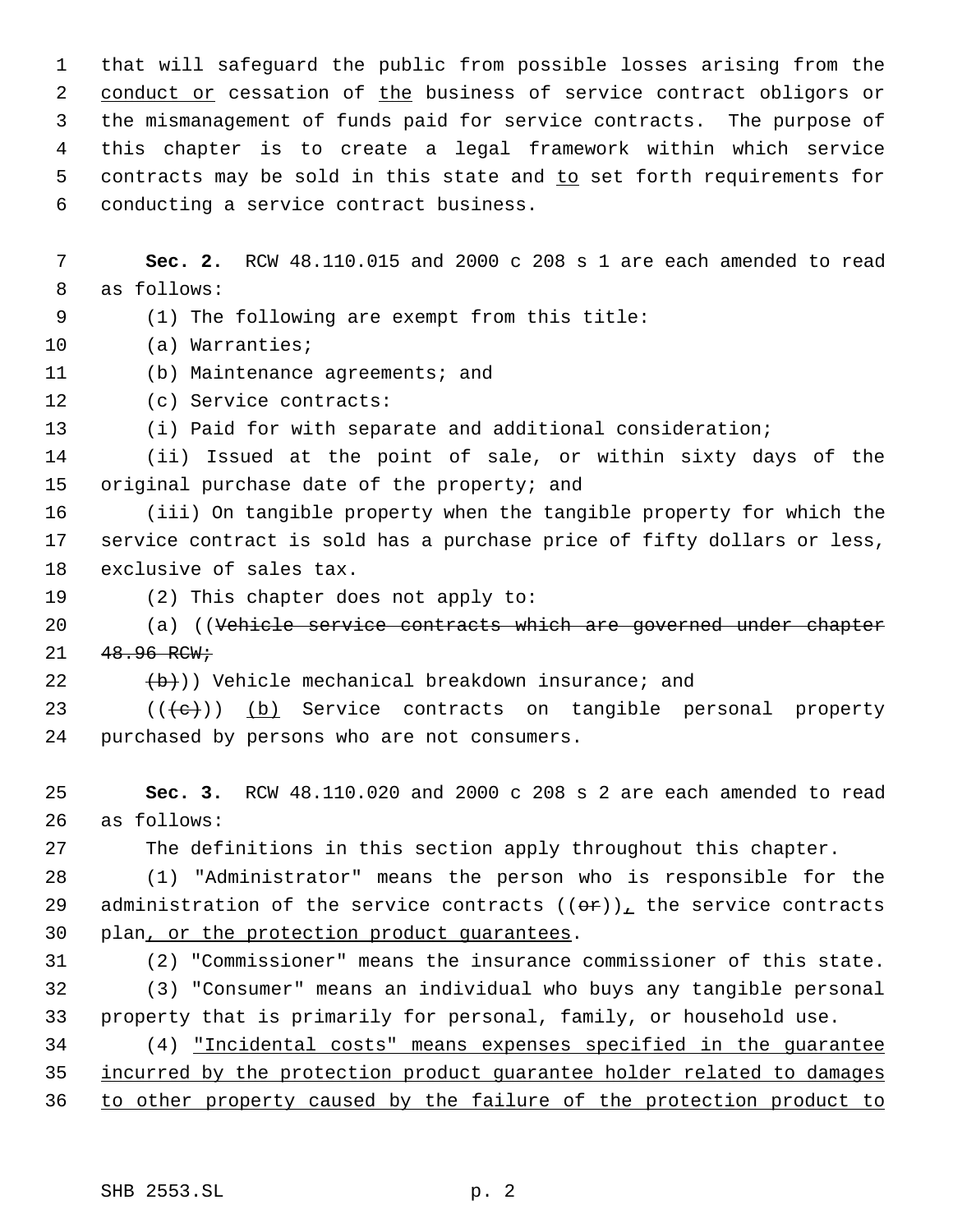perform as provided in the guarantee. "Incidental costs" may include, without limitation, insurance policy deductibles, rental vehicle charges, the difference between the actual value of the stolen vehicle at the time of theft and the cost of a replacement vehicle, sales taxes, registration fees, transaction fees, and mechanical inspection fees. Incidental costs may be paid under the provisions of the protection product guarantee in either a fixed amount specified in the protection product guarantee or sales agreement, or by the use of a formula itemizing specific incidental costs incurred by the protection 10 product guarantee holder to be paid.

 (5) "Protection product" means any product offered or sold with a 12 guarantee to repair or replace another product or pay incidental costs upon the failure of the product to perform pursuant to the terms of the protection product guarantee.

 (6) "Protection product guarantee" means a written agreement by a protection product guarantee provider to repair or replace another 17 product or pay incidental costs upon the failure of the protection product to perform pursuant to the terms of the protection product guarantee.

 (7) "Protection product guarantee provider" means a person who is contractually obligated to the protection product guarantee holder under the terms of the protection product guarantee. Protection product guarantee provider does not include an authorized insurer providing a reimbursement insurance policy.

 (8) "Protection product guarantee holder" means a person who is the purchaser or permitted transferee of a protection product guarantee.

 (9) "Protection product seller" means the person who sells the protection product to the consumer.

 (10) "Maintenance agreement" means a contract of limited duration that provides for scheduled maintenance only.

31 (((5)) (11) "Motor vehicle" means any vehicle subject to registration under chapter 46.16 RCW.

 (12) "Person" means an individual, partnership, corporation, incorporated or unincorporated association, joint stock company, reciprocal insurer, syndicate, or any similar entity or combination of entities acting in concert.

37 ( $(\overline{6})$ ) (13) "Premium" means the consideration paid to an insurer for a reimbursement insurance policy.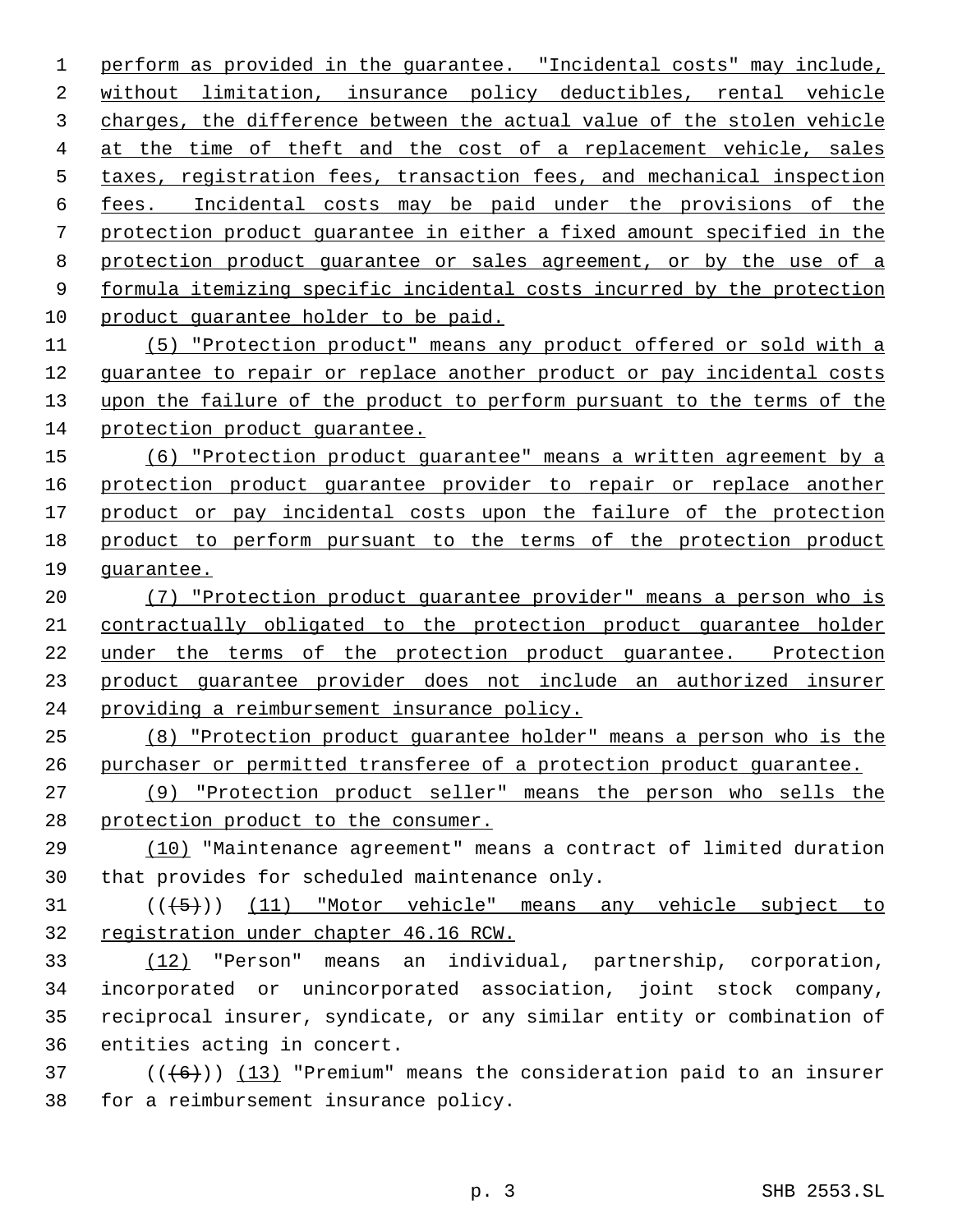1  $((+7))$   $(14)$  "Provider fee" means the consideration paid by a 2 consumer for a service contract.

 $(1,8)$  (( $(8)$ )) (15) "Reimbursement insurance policy" means a policy of 4 insurance that is issued to a service contract provider or a protection 5 product guarantee provider to provide reimbursement to the service 6 contract provider or the protection product guarantee provider or to 7 pay on behalf of the service contract provider or the protection 8 product quarantee provider all contractual obligations incurred by the 9 service contract provider or the protection product guarantee provider 10 under the terms of the insured service contracts or protection product 11 guarantees issued or sold by the service contract provider or the 12 protection product guarantee provider.

 $((+9))$   $(16)$  "Service contract" means a contract or agreement for 14 ((a separately stated)) consideration over and above the lease or 15 purchase price of the property for a specific duration to perform the repair, replacement, or maintenance of property or the indemnification for repair, replacement, or maintenance for operational or structural failure due to a defect in materials or workmanship, or normal wear and tear. Service contracts may provide for the repair, replacement, or maintenance of property for damage resulting from power surges and accidental damage from handling, with or without additional provision 22 for ((indemnity payments for incidental damages to other property 23 directly caused by the failure of the property which is the subject of the service contract, provided the indemnity payment per incident does not exceed the purchase price of the property that is the subject of the service contract)) incidental payment of indemnity under limited circumstances, including towing, rental, emergency road services, or 28 other expenses relating to the failure of the product or of a component part thereof.

30  $((+10))$   $(17)$  "Service contract holder" or "contract holder" means 31 a person who is the purchaser or holder of a service contract.

 $32$  (( $(11)$ )) (18) "Service contract provider" means a person who is 33 contractually obligated to the service contract holder under the terms 34 of the service contract.

 $(1, 12)$  ( $(1, 12)$ ) "Service contract seller" means the person who sells 36 the service contract to the consumer.

 $37$  ( $(\overline{+13})$ )  $(20)$  "Warranty" means a warranty made solely by the 38 manufacturer, importer, or seller of property or services without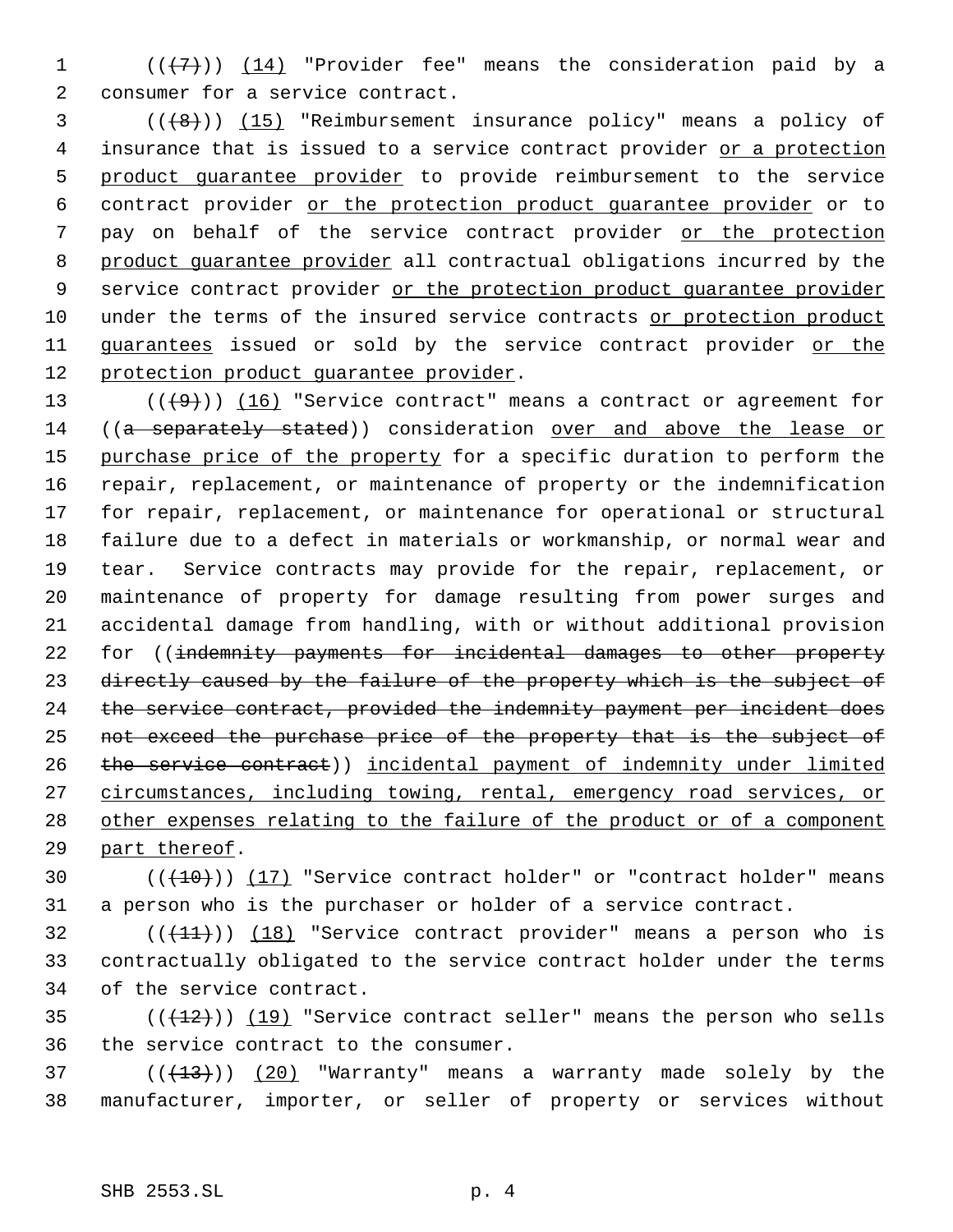consideration; that is not negotiated or separated from the sale of the product and is incidental to the sale of the product; and that guarantees indemnity for defective parts, mechanical or electrical breakdown, labor, or other remedial measures, such as repair or replacement of the property or repetition of services.

 **Sec. 4.** RCW 48.110.030 and 2005 c 223 s 33 are each amended to read as follows:

 (1) A person may not act as, or offer to act as, or hold himself or herself out to be a service contract provider in this state, nor may a service contract be sold to a consumer in this state, unless the service contract provider has a valid registration as a service contract provider issued by the commissioner.

 (2) Applicants to be a service contract provider must make an application to the commissioner upon a form to be furnished by the commissioner. The application must include or be accompanied by the following information and documents:

 (a) All basic organizational documents of the service contract provider, including any articles of incorporation, articles of association, partnership agreement, trade name certificate, trust agreement, shareholder agreement, bylaws, and other applicable documents, and all amendments to those documents;

 (b) The identities of the service contract provider's executive officer or officers directly responsible for the service contract provider's service contract business, and, if more than fifty percent of the service contract provider's gross revenue is derived from the sale of service contracts, the identities of the service contract provider's directors and stockholders having beneficial ownership of ten percent or more of any class of securities;

 (c) Audited annual financial statements or other financial reports acceptable to the commissioner for the two most recent years which prove that the applicant is solvent and any information the commissioner may require in order to review the current financial condition of the applicant. If the service contract provider is 34 relying on RCW 48.110.050(2)  $((+a)$  or)) (c) to assure the faithful performance of its obligations to service contract holders, then the audited financial statements of the service contract provider's parent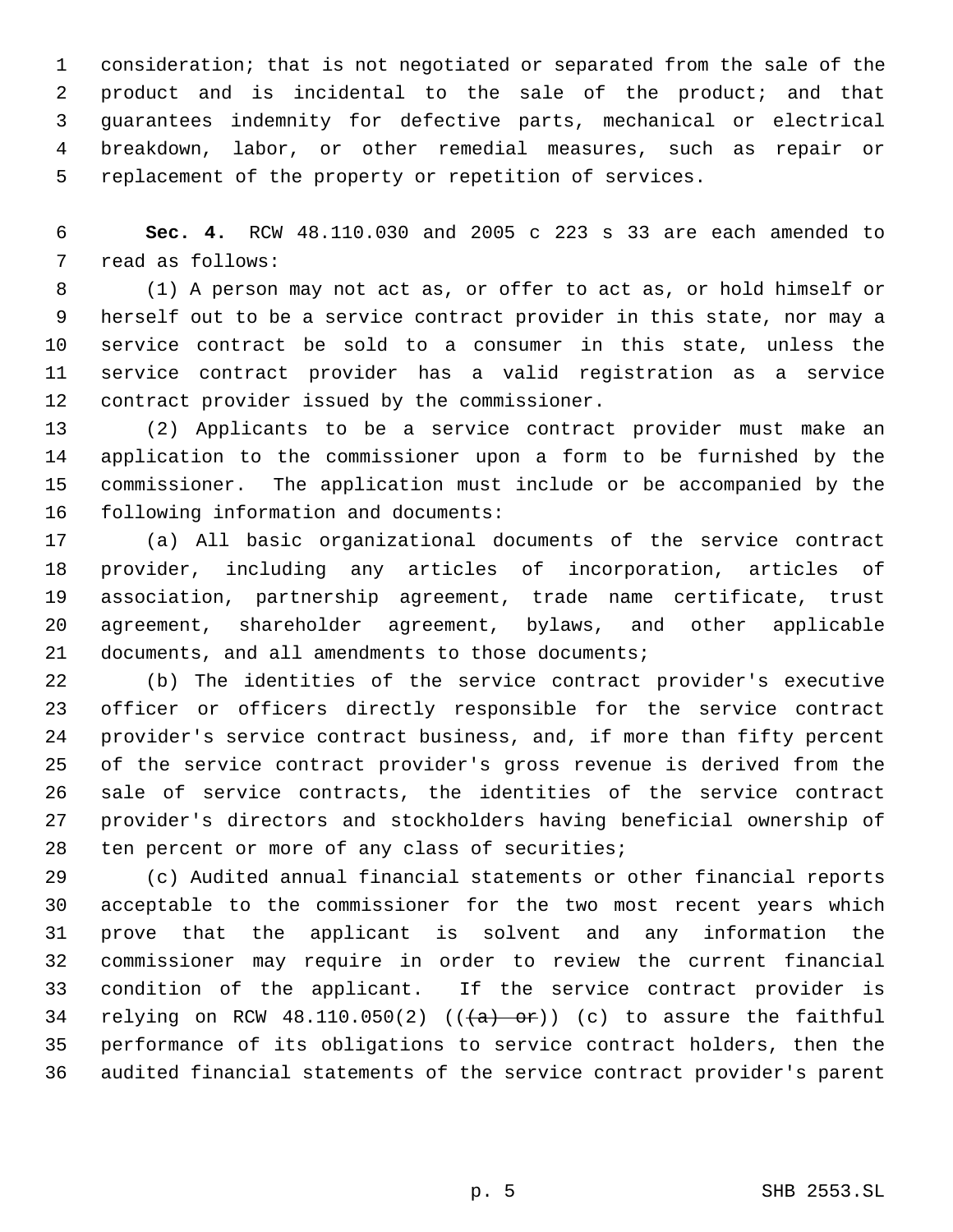1 company ((may be substituted for the audited financial statements of 2 the service contract provider)) must also be filed;

 (d) An application fee of two hundred fifty dollars, which shall be deposited into the general fund; and

(e) Any other pertinent information required by the commissioner.

 (3) The applicant shall appoint the commissioner as its attorney to receive service of legal process in any action, suit, or proceeding in any court. This appointment is irrevocable and shall bind the service contract provider or any successor in interest, shall remain in effect as long as there is in force in this state any contract or any obligation arising therefrom related to residents of this state, and shall be processed in accordance with RCW 48.05.210.

 (4) The commissioner may refuse to issue a registration if the commissioner determines that the service contract provider, or any individual responsible for the conduct of the affairs of the service contract provider under subsection (2)(b) of this section, is not competent, trustworthy, financially responsible, or has had a license as a service contract provider or similar license denied or revoked for cause by any state.

 (5) A registration issued under this section is valid, unless surrendered, suspended, or revoked by the commissioner, or not renewed for so long as the service contract provider continues in business in this state and remains in compliance with this chapter. A registration is subject to renewal annually on the first day of July upon application of the service contract provider and payment of a fee of two hundred dollars, which shall be deposited into the general fund. If not so renewed, the registration expires on the June 30th next preceding.

 (6) A service contract provider shall keep current the information required to be disclosed in its registration under this section by reporting all material changes or additions within thirty days after the end of the month in which the change or addition occurs.

 **Sec. 5.** RCW 48.110.040 and 2005 c 223 s 34 are each amended to read as follows:

35 (1) Every registered service contract provider ((that is assuring its faithful performance of its obligations to its service contract 37 holders by complying with RCW  $48.110.050(2)(b)$ ) must file an annual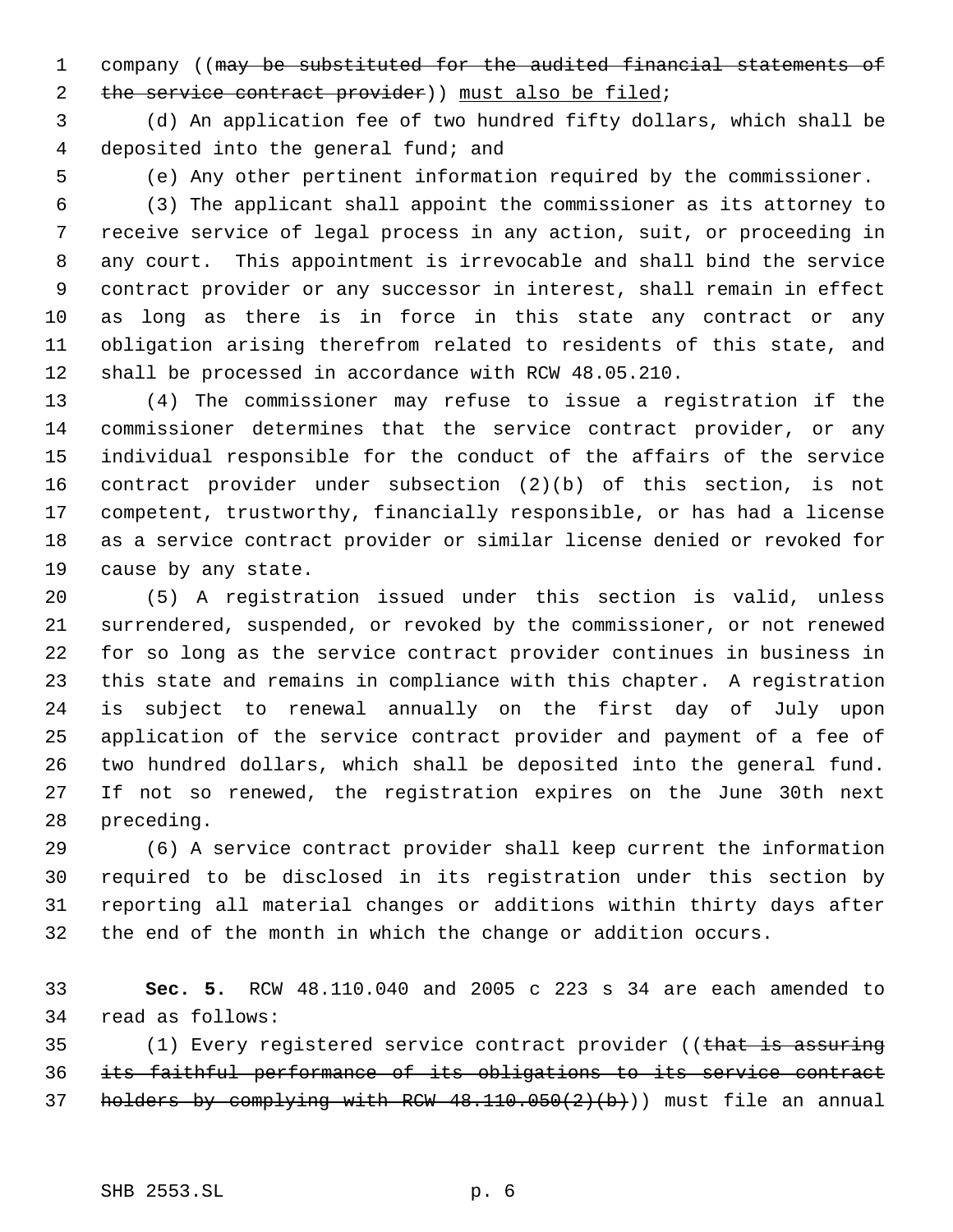report for the preceding calendar year with the commissioner on or before March 1st of each year, or within any extension of time the commissioner for good cause may grant. The report must be in the form and contain those matters as the commissioner prescribes and shall be verified by at least two officers of the service contract provider.

 (2) At the time of filing the report, the service contract provider must pay a filing fee of twenty dollars which shall be deposited into the general fund.

 (3) As part of any investigation by the commissioner, the commissioner may require a service contract provider to file monthly financial reports whenever, in the commissioner's discretion, there is a need to more closely monitor the financial activities of the service contract provider. Monthly financial statements must be filed in the commissioner's office no later than the twenty-fifth day of the month following the month for which the financial report is being filed. These monthly financial reports are the internal financial statements of the service contract provider. The monthly financial reports that are filed with the commissioner constitute information that might be damaging to the service contract provider if made available to its competitors, and therefore shall be kept confidential by the commissioner. This information may not be made public or be subject to subpoena, other than by the commissioner and then only for the purpose of enforcement actions taken by the commissioner.

 **Sec. 6.** RCW 48.110.050 and 1999 c 112 s 6 are each amended to read as follows:

 (1) Service contracts shall not be issued, sold, or offered for sale in this state or sold to consumers in this state unless the service contract provider has:

 (a) Provided a receipt for, or other written evidence of, the purchase of the service contract to the contract holder; and

 (b) Provided a copy of the service contract to the service contract holder within a reasonable period of time from the date of purchase.

 (2) In order to either demonstrate its financial responsibility or 34 assure the faithful performance of  $((a))$  the service contract provider's obligations to its service contract holders, every service contract provider shall ((be responsible for complying)) comply with the requirements of one of the following: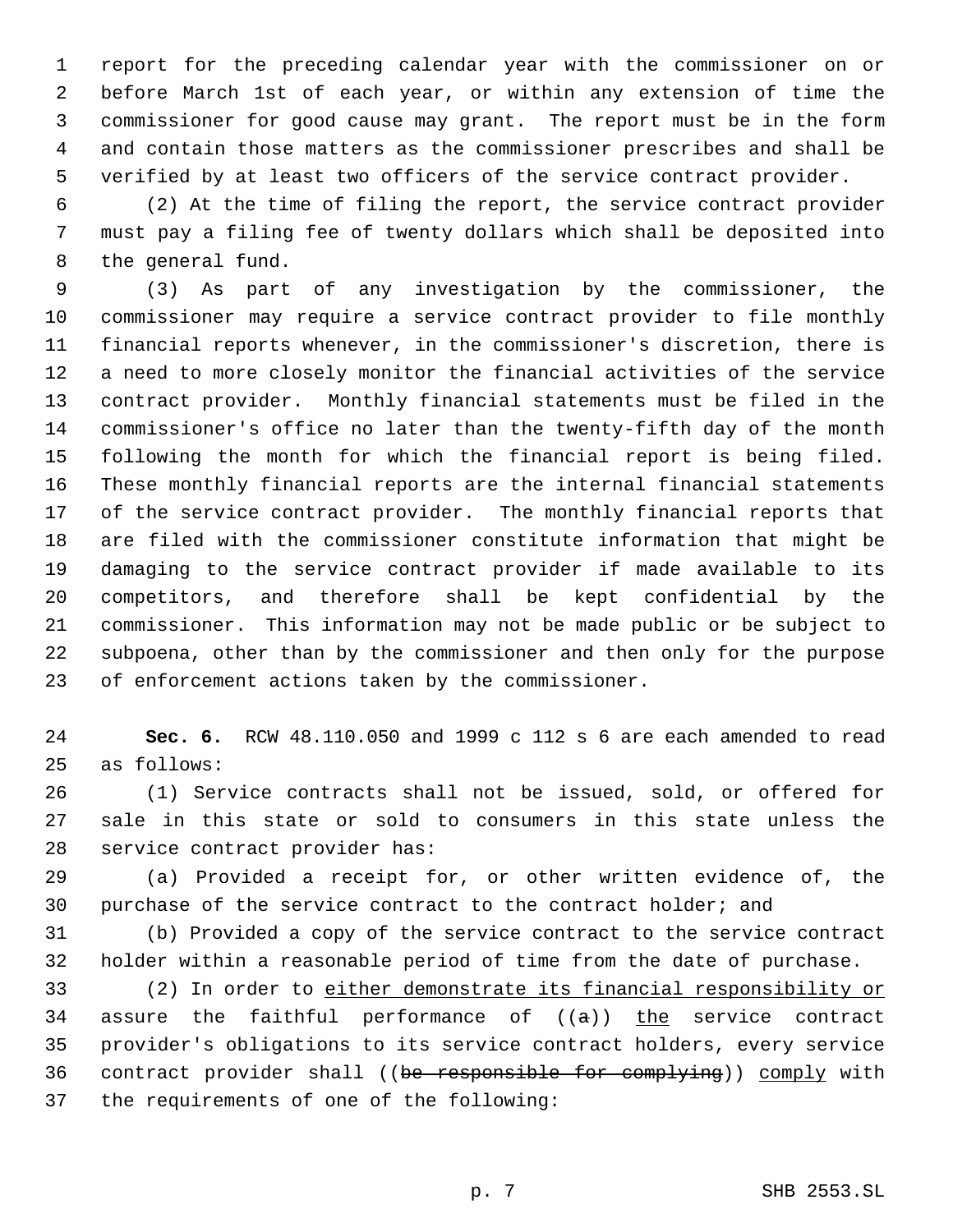(a) Insure all service contracts under a reimbursement insurance policy issued by an insurer holding a certificate of authority from the commissioner or a risk retention group, as defined in 15 U.S.C. Sec. 3901(a)(4), as long as that risk retention group is in full compliance with the federal liability risk retention act of 1986 (15 U.S.C. Sec. 3901 et seq.), is in good standing in its domiciliary jurisdiction, and is properly registered with the commissioner under chapter 48.92 RCW. The insurance required by this subsection must meet the following requirements:

 (i) The insurer or risk retention group must, at the time the 11 policy is filed with the commissioner, and continuously thereafter, maintain surplus as to policyholders and paid-in capital of at least 13 fifteen million dollars and annually file audited financial statements 14 with the commissioner; and

15 (ii) The commissioner may authorize an insurer or risk retention 16 group that has surplus as to policyholders and paid-in capital of less 17 than fifteen million dollars, but at least equal to ten million dollars, to issue the insurance required by this subsection if the insurer or risk retention group demonstrates to the satisfaction of the commissioner that the company maintains a ratio of direct written premiums, wherever written, to surplus as to policyholders and paid-in capital of not more than three to one;

 (b)(i) Maintain a funded reserve account for its obligations under its service contracts issued and outstanding in this state. The reserves shall not be less than forty percent of the gross consideration received, less claims paid, on the sale of the service contract for all in-force contracts. The reserve account shall be subject to examination and review by the commissioner; and

 (ii) Place in trust with the commissioner a financial security deposit, having a value of not less than five percent of the gross consideration received, less claims paid, on the sale of the service contract for all service contracts issued and in force, but not less than twenty-five thousand dollars, consisting of one of the following:

 (A) A surety bond issued by an insurer holding a certificate of authority from the commissioner;

 (B) Securities of the type eligible for deposit by authorized insurers in this state;

(C) Cash;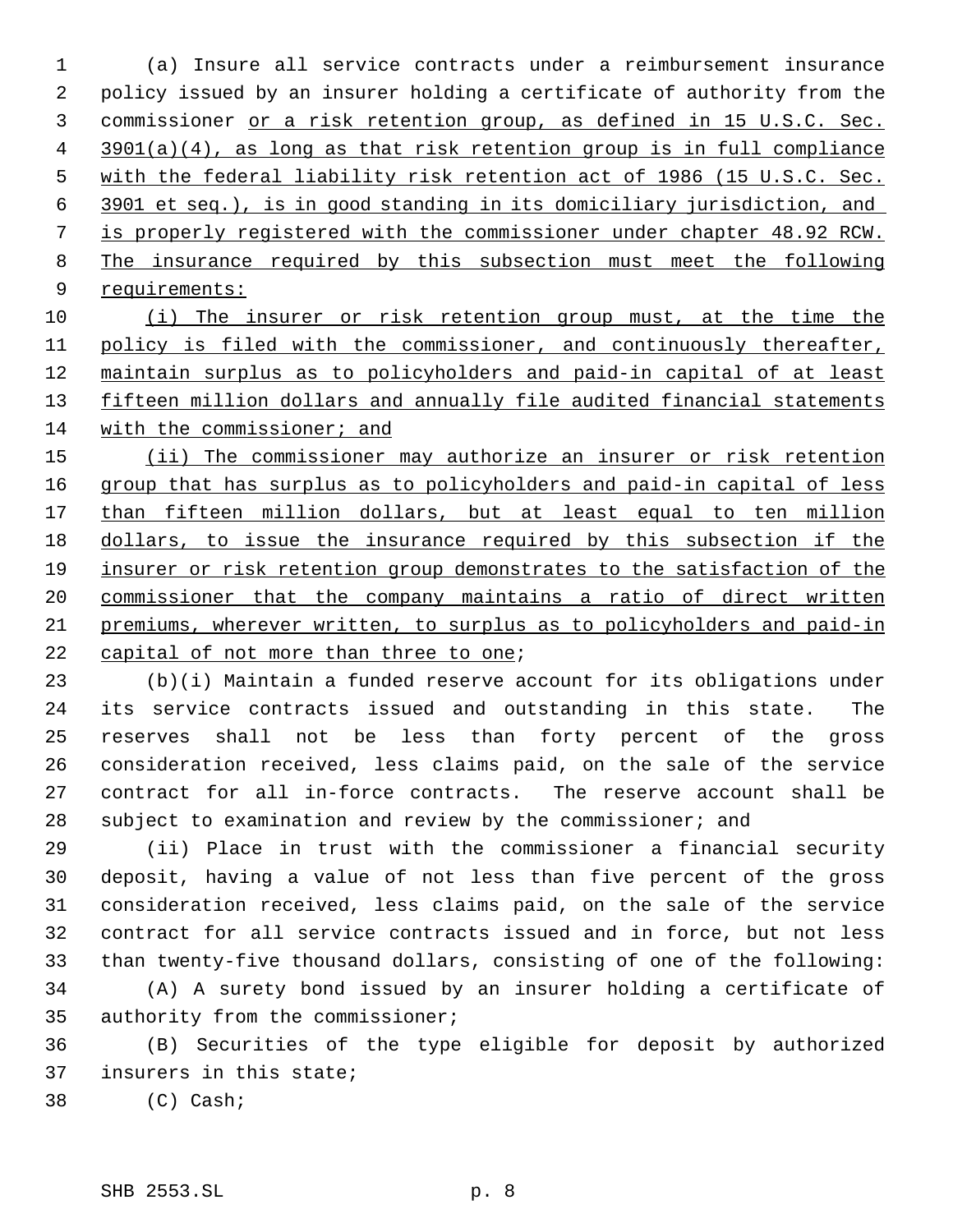(D) An evergreen letter of credit issued by a qualified financial institution; or

 (E) Another form of security prescribed by rule by the commissioner; or

 (c)(i) Maintain, or its parent company maintain, a net worth or stockholder's equity of at least one hundred million dollars; and

 (ii) Upon request, provide the commissioner with a copy of the service contract provider's or the service contract provider's parent company's most recent form 10-K or form 20-F filed with the securities and exchange commission within the last calendar year, or if the company does not file with the securities and exchange commission, a copy of the service contract provider's or the service contract provider's parent company's audited financial statements, which shows a net worth of the service contract provider or its parent company of at least one hundred million dollars. If the service contract provider's parent company's form 10-K, form 20-F, or audited financial statements are filed with the commissioner to meet the service contract provider's financial stability requirement, then the parent company shall agree to guarantee the obligations of the service contract provider relating to service contracts sold by the service contract provider in this state. A copy of the guarantee shall be filed with the commissioner. The guarantee shall be irrevocable as long as there is in force in this state any contract or any obligation arising from service contracts guaranteed, unless the parent company has made arrangements approved by the commissioner to satisfy its obligations under the guarantee.

 (3) Service contracts shall require the service contract provider to permit the service contract holder to return the service contract within twenty days of the date the service contract was mailed to the service contract holder or within ten days of delivery if the service contract is delivered to the service contract holder at the time of sale, or within a longer time period permitted under the service contract. Upon return of the service contract to the service contract provider within the applicable period, if no claim has been made under the service contract prior to the return to the service contract provider, the service contract is void and the service contract provider shall refund to the service contract holder, or credit the account of the service contract holder with the full purchase price of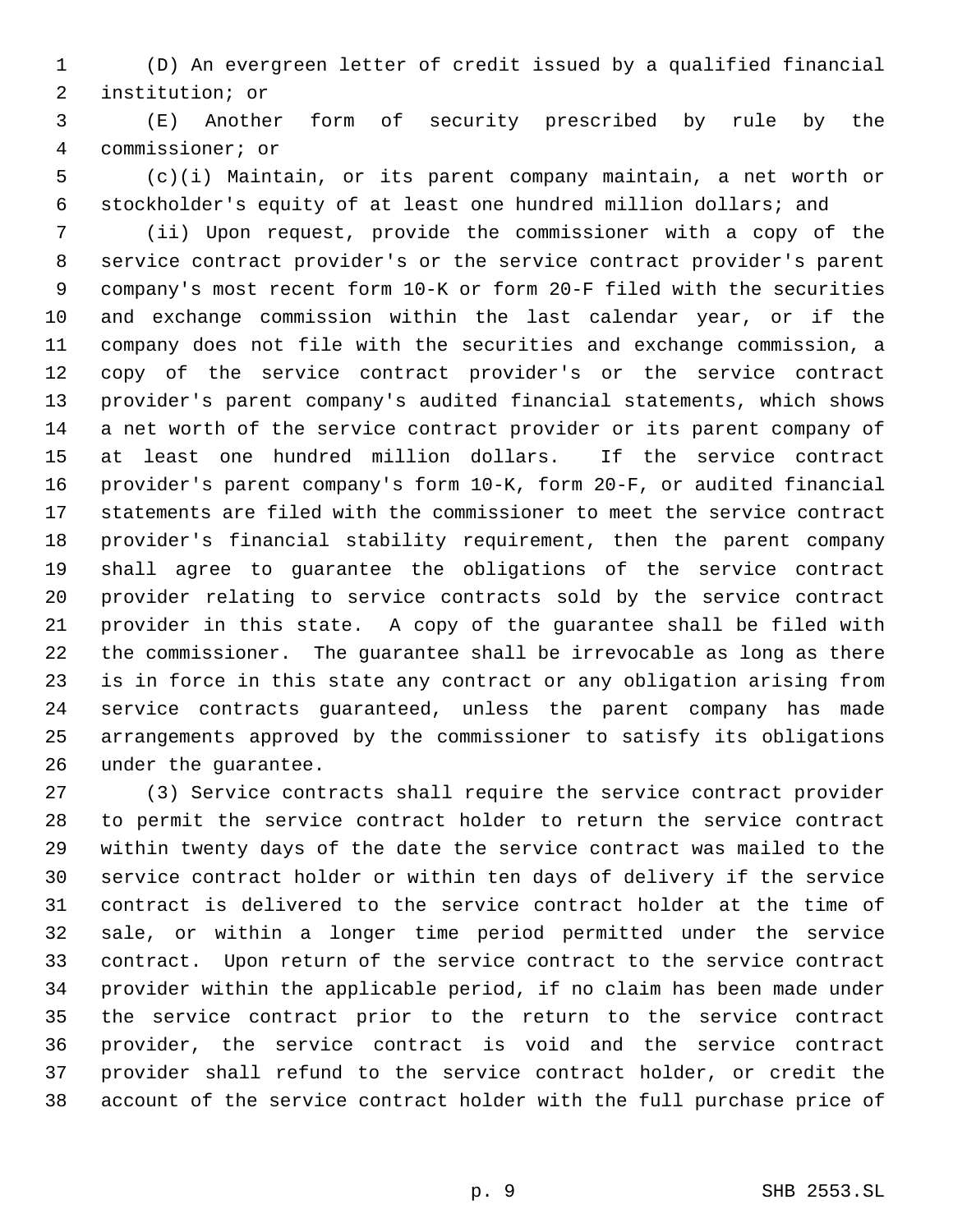the service contract. The right to void the service contract provided in this subsection is not transferable and shall apply only to the original service contract purchaser. A ten percent penalty per month shall be added to a refund of the purchase price that is not paid or credited within thirty days after return of the service contract to the service contract provider.

 7 (4) ((Except for service contract providers, persons marketing, 8 selling, or offering to sell service contracts for providers are exempt 9 from the registration requirements of RCW 48.110.030.

10 (5) The marketing, sale, offering for sale, issuance, making, 11 proposing to make, and administration of service contracts by service 12 contract providers and related service contract sellers, 13 administrators, and other persons complying with this chapter are 14 exempt from the other provisions of this title, except chapter 48.04 15 RCW and as otherwise provided in this chapter.)) This section does not 16 apply to service contracts on motor vehicles or to protection product 17 guarantees.

18 **Sec. 7.** RCW 48.110.060 and 1999 c 112 s 7 are each amended to read 19 as follows:

20 (1) Reimbursement insurance policies insuring service contracts or 21 protection product quarantees issued, sold, or offered for sale in this 22 state or issued or sold to consumers in this state shall state that the 23 insurer that issued the reimbursement insurance policy shall reimburse 24 or pay on behalf of the service contract provider or the protection 25 product guarantee provider all sums the service contract provider or 26 the protection product quarantee provider is legally obligated to pay, 27 including but not limited to the refund of the full purchase price of 28 the service contract to the service contract holder or shall provide 29 the service which the service contract provider or the protection 30 product guarantee provider is legally obligated to perform according to 31 the service contract provider's or protection product quarantee 32 provider's contractual obligations under the service contracts or 33 protection product guarantees issued or sold by the service contract 34 provider or the protection product quarantee provider.

35 (2) The reimbursement insurance policy shall fully insure the 36 obligations of the service contract provider or protection product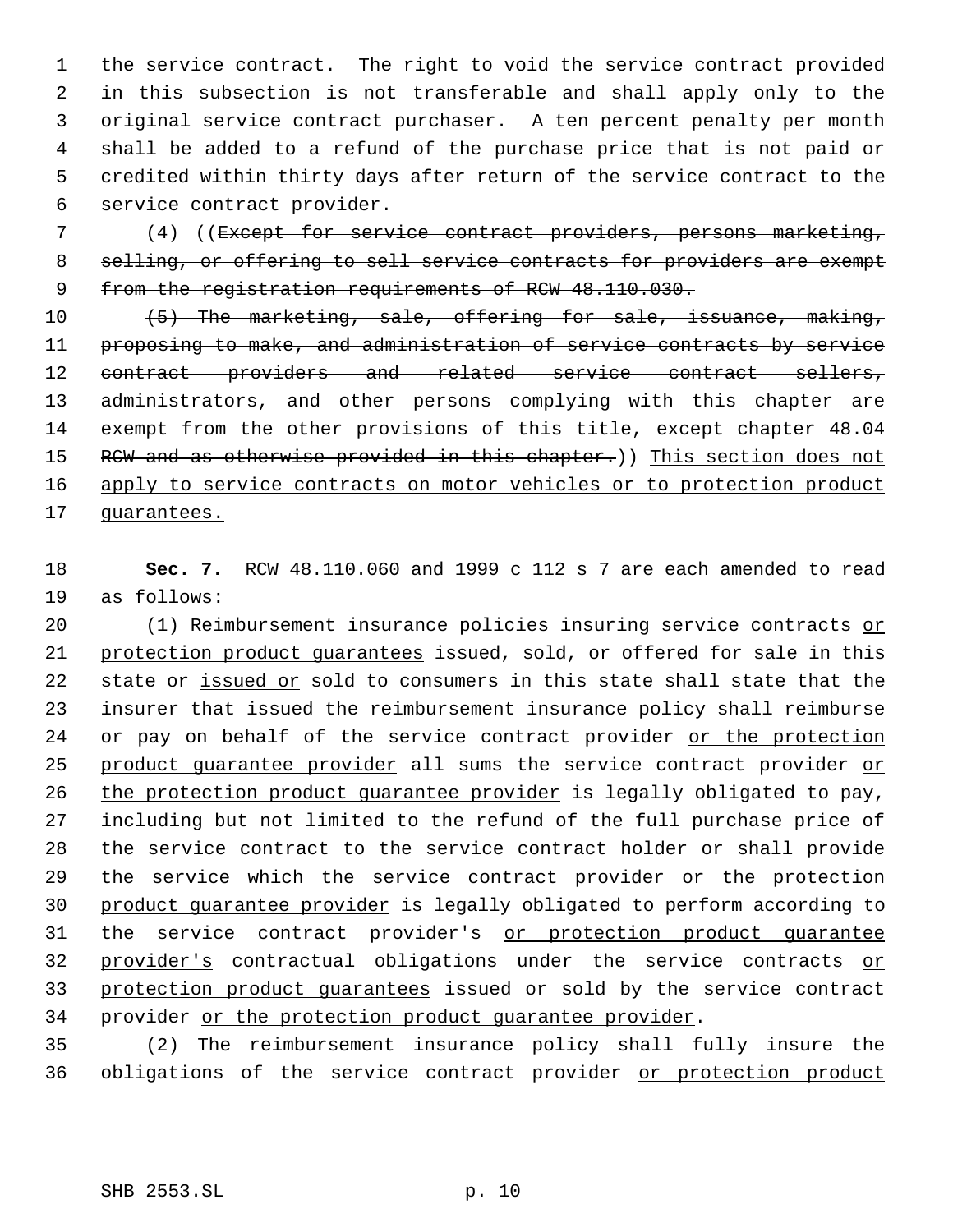guarantee provider, rather than partially insure, or insure only in the 2 event of service contract provider or protection product quarantee provider default.

 (3) The reimbursement insurance policy shall state that the service 5 contract holder or protection product quarantee holder is entitled to apply directly to the reimbursement insurance company for payment or performance due.

 **Sec. 8.** RCW 48.110.070 and 1999 c 112 s 8 are each amended to read as follows:

 (1) Service contracts marketed, sold, offered for sale, issued, made, proposed to be made, or administered in this state or sold to residents of this state shall be written, printed, or typed in clear, understandable language that is easy to read, and disclose the requirements set forth in this section, as applicable.

 (2) Service contracts insured under a reimbursement insurance policy under RCW 48.110.050(2)(a) and 48.110.060 shall not be issued, sold, or offered for sale in this state or sold to residents of this state unless the service contract conspicuously contains a statement in substantially the following form: "Obligations of the service contract provider under this service contract are insured under a service contract reimbursement insurance policy." The service contract shall also conspicuously state the name and address of the issuer of the 23 reimbursement ((<del>[insurance]</del>)) insurance policy and state that the service contract holder is entitled to apply directly to the reimbursement insurance company.

 (3) Service contracts not insured under a reimbursement insurance policy under RCW 48.110.050(2)(a) and 48.110.060 shall contain a statement in substantially the following form: "Obligations of the service contract provider under this contract are backed by the full faith and credit of the service contract provider."

 (4) Service contracts shall state the name and address of the service contract provider and shall identify any administrator if different from the service contract provider, the service contract seller, and the service contract holder to the extent that the name of the service contract holder has been furnished by the service contract holder. The identities of such parties are not required to be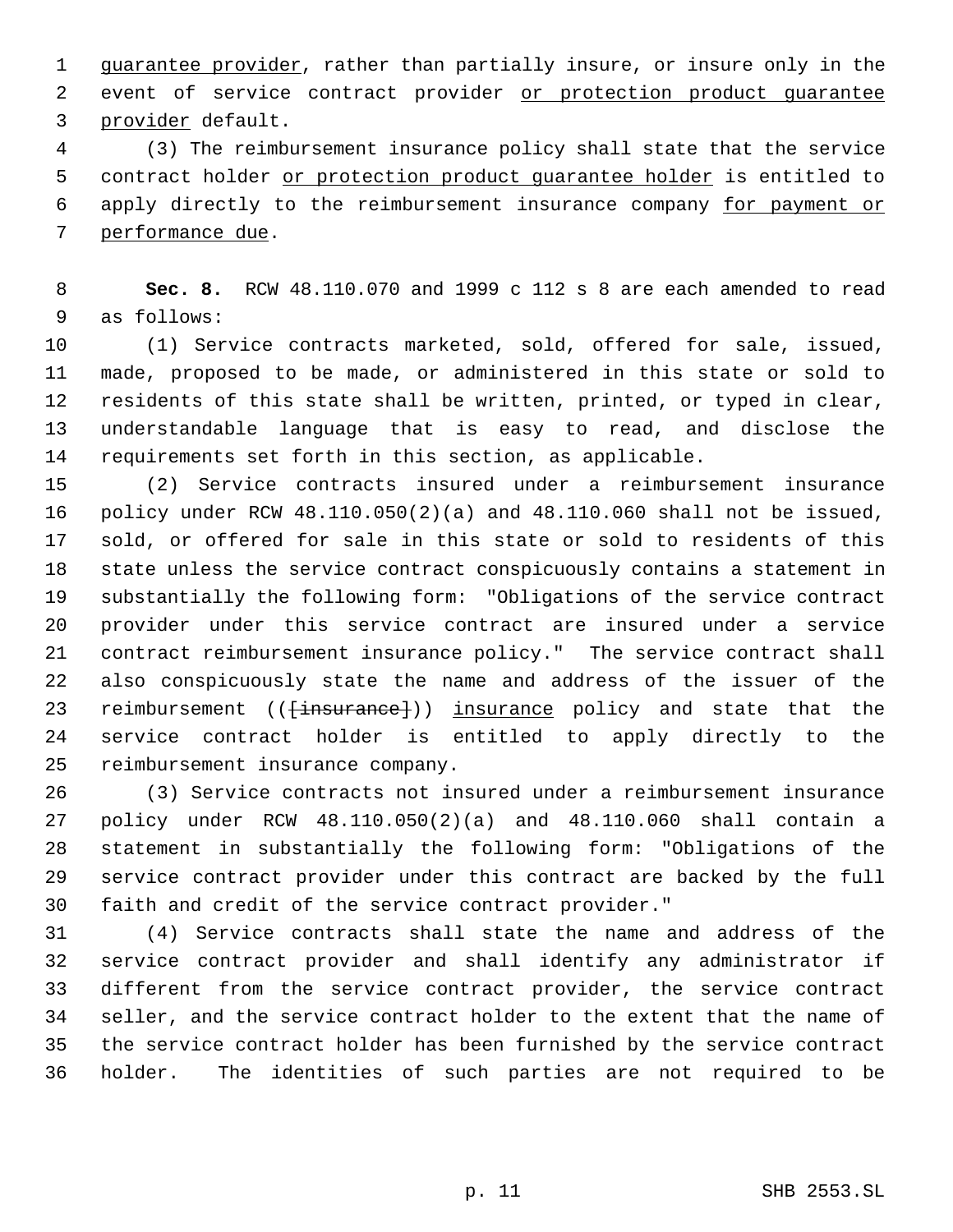preprinted on the service contract and may be added to the service contract at the time of sale.

 (5) Service contracts shall state the purchase price of the service contract and the terms under which the service contract is sold. The purchase price is not required to be preprinted on the service contract and may be negotiated at the time of sale.

 (6) Service contracts shall state the procedure to obtain service or to file a claim, including but not limited to the procedures for obtaining prior approval for repair work, the toll-free telephone number if prior approval is necessary for service, and the procedure for obtaining emergency repairs performed outside of normal business hours or provide for twenty-four-hour telephone assistance.

 (7) Service contracts shall state the existence of any deductible amount, if applicable.

 (8) Service contracts shall specify the merchandise, parts, and services to be provided and any limitations, exceptions, or exclusions.

 (9) Service contracts shall state any restrictions governing the transferability of the service contract, if applicable.

 (10) Service contracts shall state the terms, restrictions, or conditions governing cancellation of the service contract prior to the termination or expiration date of the service contract by either the service contract provider or by the service contract holder, which rights can be no more restrictive than provided in RCW 48.110.050(3). The service contract provider of the service contract shall mail a written notice to the service contract holder at the last known address of the service contract holder contained in the records of the service contract provider at least twenty-one days prior to cancellation by the service contract provider. The notice shall state the effective date of the cancellation and the true and actual reason for the cancellation.

 (11) Service contracts shall set forth the obligations and duties of the service contract holder, including but not limited to the duty to protect against any further damage and any requirement to follow owner's manual instructions.

 (12) Service contracts shall state whether or not the service contract provides for or excludes consequential damages or preexisting conditions.

(13) Service contracts shall state any exclusions of coverage.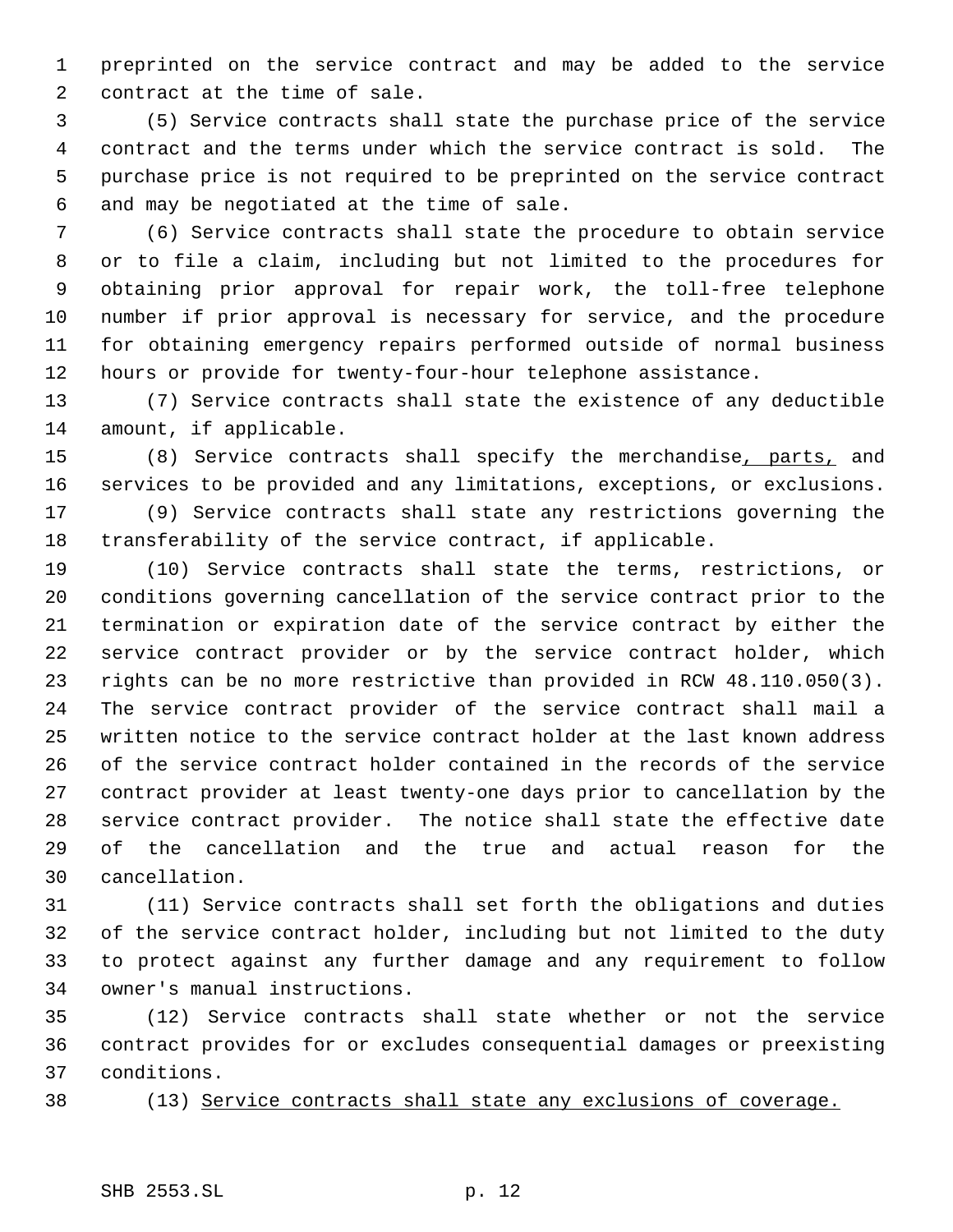(14) Service contracts shall not contain a provision which requires that any civil action brought in connection with the service contract must be brought in the courts of a jurisdiction other than this state. Service contracts that authorize binding arbitration to resolve claims 5 or disputes ((may)) must allow for arbitration proceedings to be held at a location in closest proximity to the service contract holder's permanent residence.

# This section does not apply to service contracts on motor vehicles 9 or to protection product quarantees.

 **Sec. 9.** RCW 48.110.080 and 1999 c 112 s 9 are each amended to read as follows:

12 (1) A service contract provider or protection product quarantee 13 provider shall not use in its name the words insurance, casualty, guaranty, surety, mutual, or any other words descriptive of the insurance, casualty, guaranty, or surety business; or a name deceptively similar to the name or description of any insurance or surety corporation, or to the name of any other service contract 18 provider or protection product quarantee provider. This subsection does not apply to a company that was using any of the prohibited language in its name prior to January 1, 1999. However, a company using the prohibited language in its name shall conspicuously disclose 22 in its service contracts or protection product quarantees the following statement: "This agreement is not an insurance contract."

24 (2) Every service contract provider or protection product quarantee 25 provider shall conduct its business in its own legal name, unless the commissioner has approved the use of another name.

27 (3) A service contract provider or protection product quarantee 28 provider or  $((its))$  their representatives shall not in  $((its))$  their 29 service contracts or protection product quarantees or literature make, permit, or cause to be made any false or misleading statement, or deliberately omit any material statement that would be considered misleading if omitted.

 (4) A person, such as a bank, savings and loan association, lending institution, manufacturer, or seller shall not require the purchase of a service contract or protection product as a condition of a loan or a condition for the sale of any property.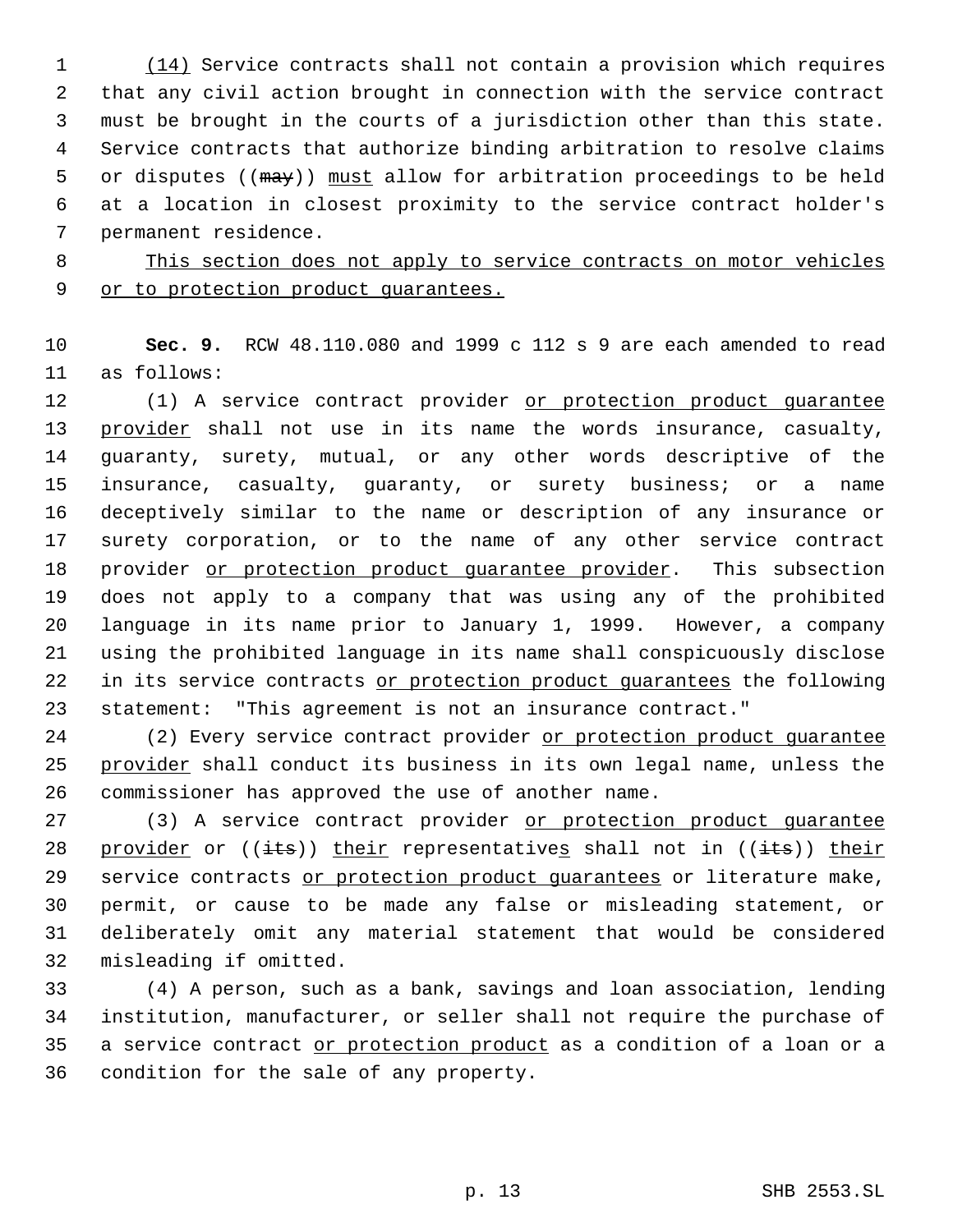**Sec. 10.** RCW 48.110.090 and 1999 c 112 s 10 are each amended to read as follows:

 (1) The service contract provider or protection product guarantee 4 provider shall keep accurate accounts, books, and records concerning transactions regulated under this chapter.

 (2) The service contract provider's or protection product guarantee provider's accounts, books, and records shall include the following:

8 (a) Copies of each type of service contract or protection product 9 guarantees offered, issued, or sold;

 (b) The name and address of each service contract holder or protection product guarantee holder, to the extent that the name and address have been furnished by the service contract holder or 13 protection product guarantee holder;

 (c) A list of the locations where the service contracts or 15 protection products are marketed, sold, or offered for sale; and

 (d) Written claim files that contain at least the dates, amounts, 17 and descriptions of claims related to the service contracts or protection products.

 (3) Except as provided in subsection (5) of this section, the 20 service contract provider or protection product quarantee provider shall retain all records required to be maintained by subsection (1) of this section for at least six years after the specified coverage has expired.

 (4) The records required under this chapter may be, but are not required to be, maintained on a computer disk or other recordkeeping technology. If the records are maintained in other than hard copy, the records shall be capable of duplication to legible hard copy.

28 (5) A service contract provider or protection product quarantee provider discontinuing business in this state shall maintain its records until it furnishes the commissioner satisfactory proof that it 31 has discharged all obligations to service contract holders or protection product guarantee holders in this state.

 **Sec. 11.** RCW 48.110.100 and 1999 c 112 s 11 are each amended to read as follows:

 As applicable, an insurer that issued a reimbursement insurance policy shall not terminate the policy until a notice of termination in accordance with RCW 48.18.290 has been given to the service contract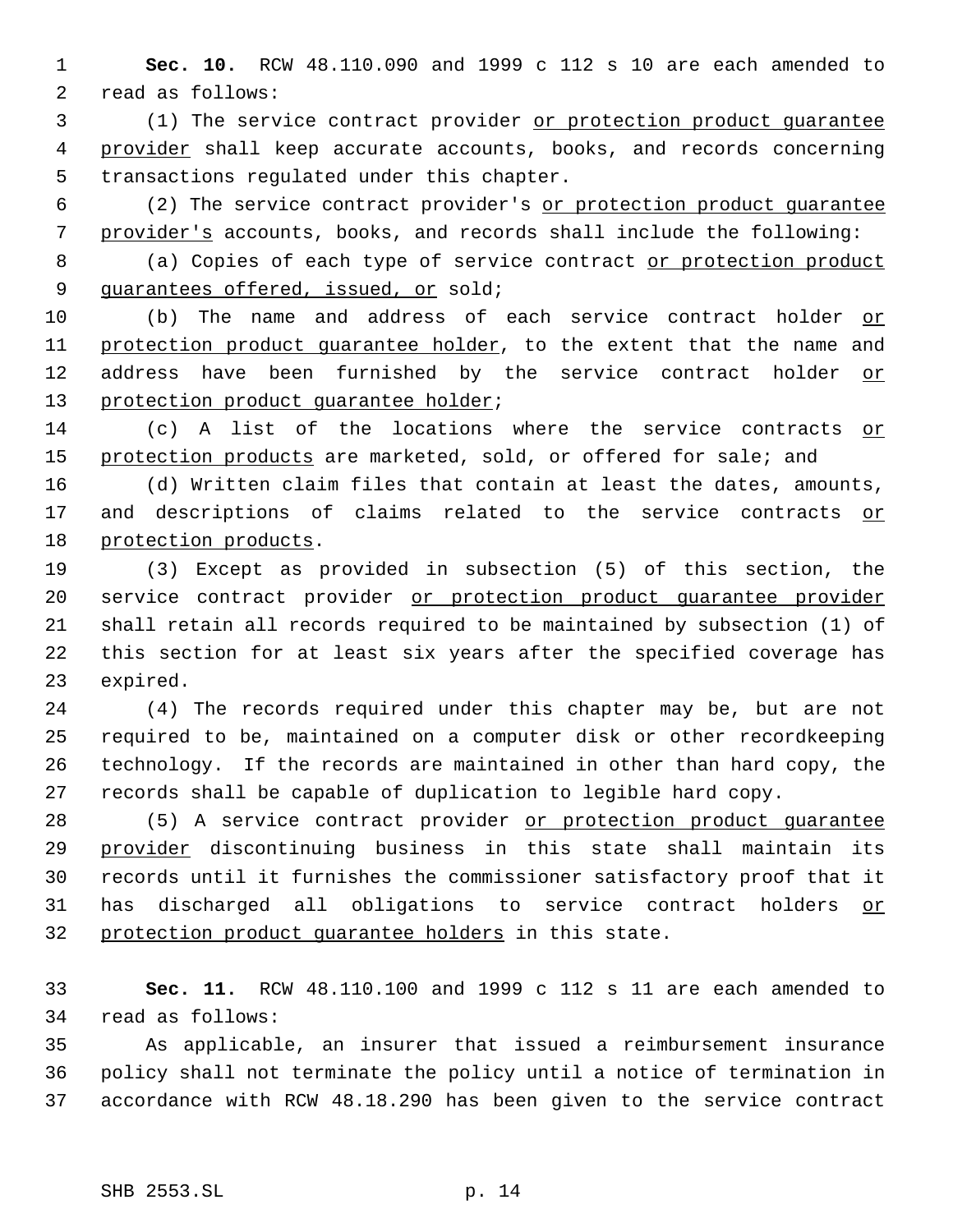1 provider or protection product guarantee provider and has been delivered to the commissioner. The termination of a reimbursement insurance policy does not reduce the issuer's responsibility for 4 service contracts issued by service contract providers or protection product guarantees issued by protection product guarantee providers prior to the effective date of the termination.

 7 **Sec. 12.** RCW 48.110.110 and 1999 c 112 s 12 are each amended to 8 read as follows:

 9 (1) Service contract providers or protection product guarantee 10 providers are considered to be the agent of the insurer which issued 11 the reimbursement insurance policy for purposes of obligating the 12 insurer to service contract holders or protection product quarantee 13 holders in accordance with the service contract or protection product 14 guarantee holders and this chapter. Payment of the provider fee by the 15 consumer to the service contract seller, service contract provider, or 16 administrator or payment of consideration for the protection product to 17 the protection product seller constitutes payment by the consumer to 18 the service contract provider or protection product quarantee provider 19 and to the insurer which issued the reimbursement insurance policy. In 20 cases where a service contract provider or protection product guarantee 21 provider is acting as an administrator and enlists other service 22 contract providers or protection product guarantee providers, the 23 service contract provider or protection product quarantee provider 24 acting as the administrator shall notify the insurer of the existence 25 and identities of the other service contract providers or protection 26 product guarantee providers.

27 (2) ((Chapter 112, Laws of 1999)) This chapter does not prevent or 28 limit the right of an insurer which issued a reimbursement insurance 29 policy to seek indemnification or subrogation against a service 30 contract provider or protection product guarantee provider if the 31 issuer pays or is obligated to pay the service contract holder or 32 protection product quarantee holder sums that the service contract 33 provider or protection product quarantee provider was obligated to pay 34 under the provisions of the service contract or protection product 35 guarantee.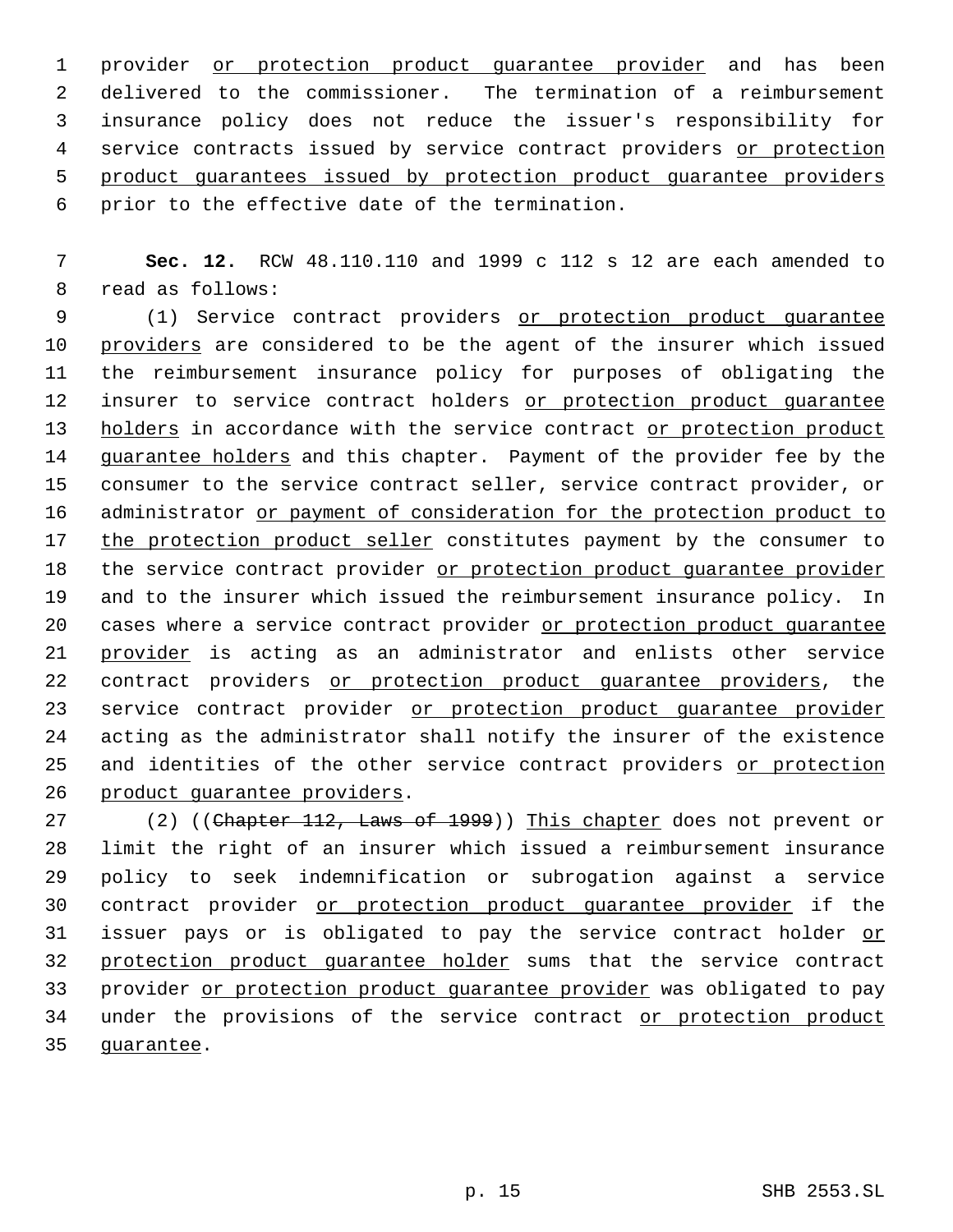**Sec. 13.** RCW 48.110.120 and 1999 c 112 s 13 are each amended to read as follows:

 (1) The commissioner may conduct investigations of service contract 4 providers or protection product quarantee providers, administrators, 5 service contract sellers or protection product sellers, insurers, and other persons to enforce this chapter and protect service contract holders or protection product guarantee holders in this state. Upon request of the commissioner, the service contract provider or 9 protection product quarantee provider shall make all accounts, books, and records concerning service contracts or protection products 11 offered, issued, or sold by the service contract provider or protection 12 product quarantee provider available to the commissioner which are necessary to enable the commissioner to determine compliance or noncompliance with this chapter.

 (2) The commissioner may take actions under RCW 48.02.080 or 48.04.050 which are necessary or appropriate to enforce this chapter and the commissioner's rules and orders, and to protect service 18 contract holders or protection product quarantee holders in this state.

 **Sec. 14.** RCW 48.110.130 and 1999 c 112 s 14 are each amended to read as follows:

 (1) The commissioner may, subject to chapter 48.04 RCW, deny, 22 suspend, or revoke the registration of a service contract provider or 23 protection product quarantee provider if the commissioner finds that the service contract provider or protection product guarantee provider: (a) Has violated this chapter or the commissioner's rules and orders;

 (b) Has refused to be investigated or to produce its accounts, records, and files for investigation, or if any of its officers have refused to give information with respect to its affairs or refused to perform any other legal obligation as to an investigation, when required by the commissioner;

 (c) Has, without just cause, refused to pay proper claims or perform services arising under its contracts or has, without just 34 cause, caused service contract holders or protection product quarantee 35 holders to accept less than the amount due them or caused service contract holders or protection product guarantee holders to employ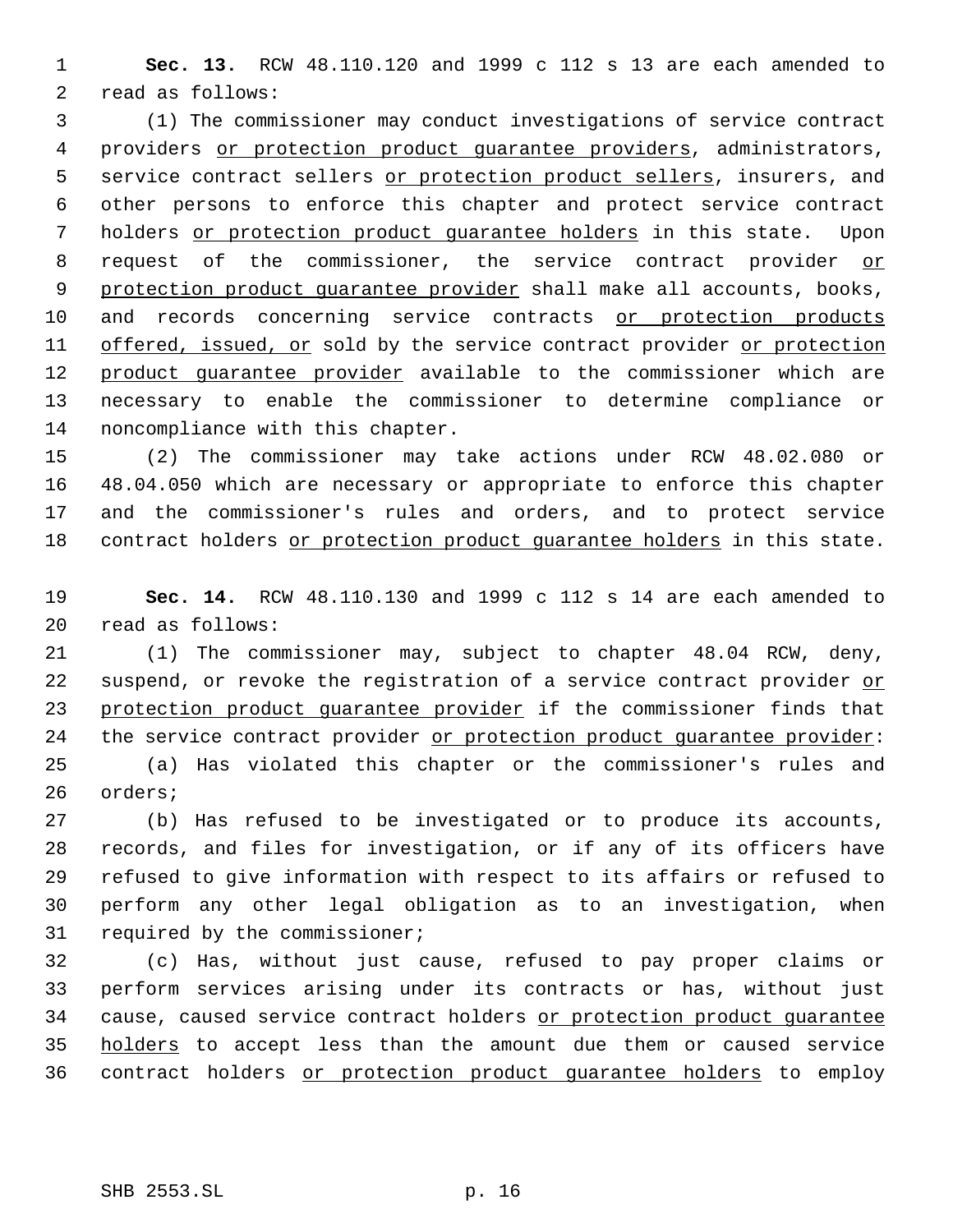1 attorneys or bring suit against the service contract provider or protection product guarantee provider to secure full payment or settlement of claims;

 (d) Is affiliated with or under the same general management or interlocking directorate or ownership as another service contract provider or protection product guarantee provider which unlawfully transacts business in this state without having a registration;

 (e) At any time fails to meet any qualification for which issuance of the registration could have been refused had such failure then existed and been known to the commissioner;

 (f) Has been convicted of, or has entered a plea of guilty or nolo contendere to, a felony;

 (g) Is under suspension or revocation in another state with respect 14 to its service contract business or protection product business;

 (h) Has made a material misstatement in its application for registration;

 (i) Has obtained or attempted to obtain a registration through misrepresentation or fraud;

 (j) Has, in the transaction of business under its registration, 20 used fraudulent, coercive, or dishonest practices;  $((\theta \hat{r}))$ 

 (k) Has failed to pay any judgment rendered against it in this 22 state regarding a service contract or protection product quarantee 23 within sixty days after the judgment has become final; or

24 (1) Has failed to respond promptly to any inquiry from the insurance commissioner relative to service contract or protection product business. A lack of response within fifteen business days from 27 receipt of an inquiry is untimely. A response must be in writing, unless otherwise indicated in the inquiry.

 (2) The commissioner may, without advance notice or hearing thereon, immediately suspend the registration of a service contract 31 provider or protection product quarantee provider if the commissioner finds that any of the following circumstances exist:

(a) The provider is insolvent;

 (b) A proceeding for receivership, conservatorship, rehabilitation, or other delinquency proceeding regarding the service contract provider or protection product guarantee provider has been commenced in any state; or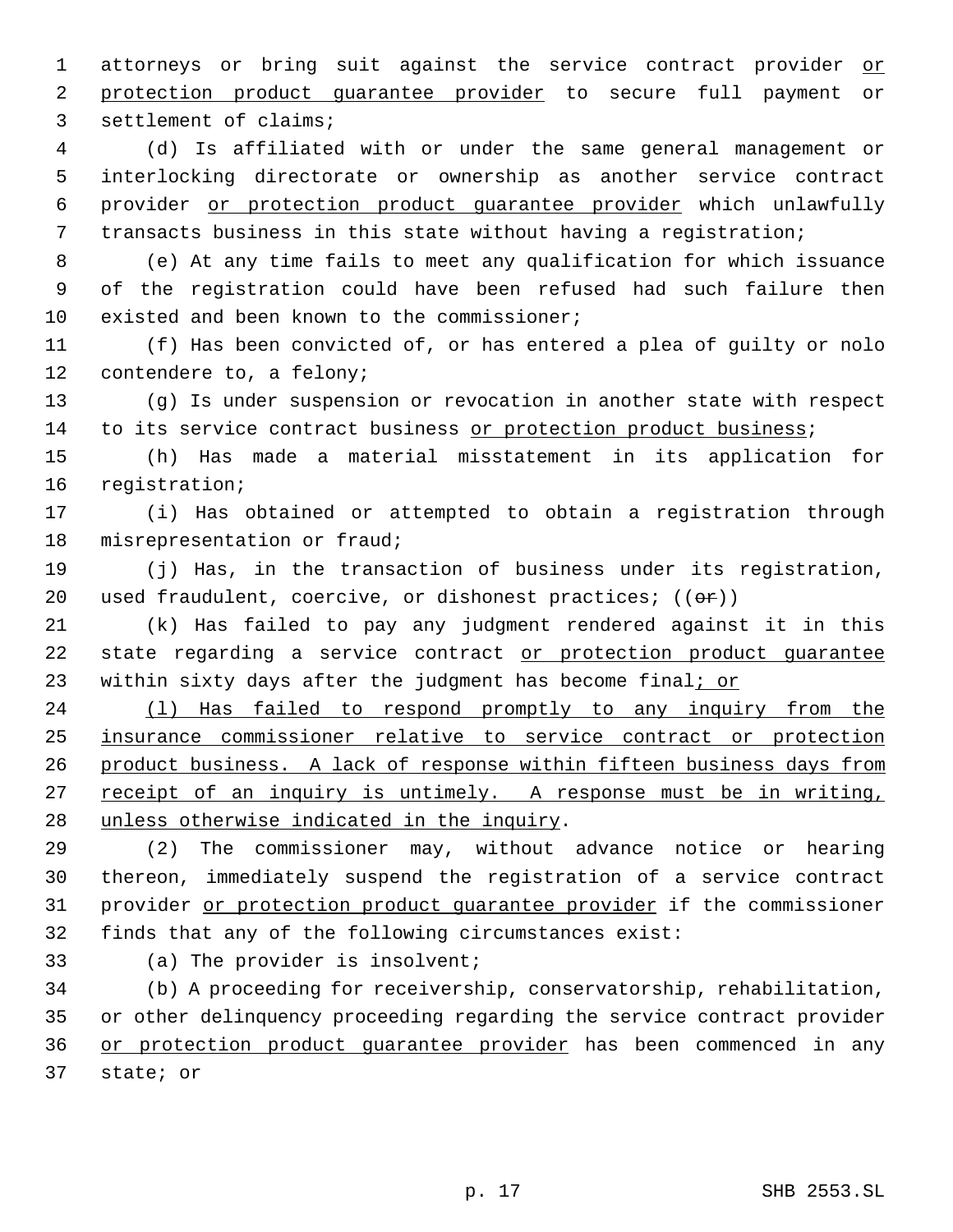(c) The financial condition or business practices of the service 2 contract provider or protection product quarantee provider otherwise pose an imminent threat to the public health, safety, or welfare of the residents of this state.

 (3) If the commissioner finds that grounds exist for the suspension or revocation of a registration issued under this chapter, the commissioner may, in lieu of suspension or revocation, impose a fine 8 upon the service contract provider or protection product quarantee 9 provider in an amount not more than two thousand dollars per violation.

 **Sec. 15.** RCW 48.110.140 and 1999 c 112 s 15 are each amended to read as follows:

 The legislature finds that the practices covered by this chapter are matters vitally affecting the public interest for the purpose of applying the consumer protection act, chapter 19.86 RCW. Violations of this chapter are not reasonable in relation to the development and preservation of business. A violation of this chapter is an unfair or deceptive act or practice in the conduct of trade or commerce and an unfair method of competition, as specifically contemplated by RCW 19.86.020, and is a violation of the consumer protection act, chapter 19.86 RCW. Any service contract holder or protection product guarantee 21 holder injured as a result of a violation of a provision of this chapter shall be entitled to maintain an action pursuant to chapter 23 19.86 RCW against the service contract provider or protection product 24 guarantee provider and the insurer issuing the applicable service 25 contract or protection product quarantee reimbursement (( $\{\text{in} \text{surance}\})$ ) 26 insurance policy and shall be entitled to all of the rights and remedies afforded by that chapter.

 **Sec. 16.** RCW 48.110.900 and 1999 c 112 s 17 are each amended to read as follows:

30 This chapter applies to all service contracts, other than on motor 31 vehicles, sold or offered for sale ninety or more days after July 25, 1999. This chapter applies to all service contracts on motor vehicles and protection products sold or offered for sale after September 30, 2006.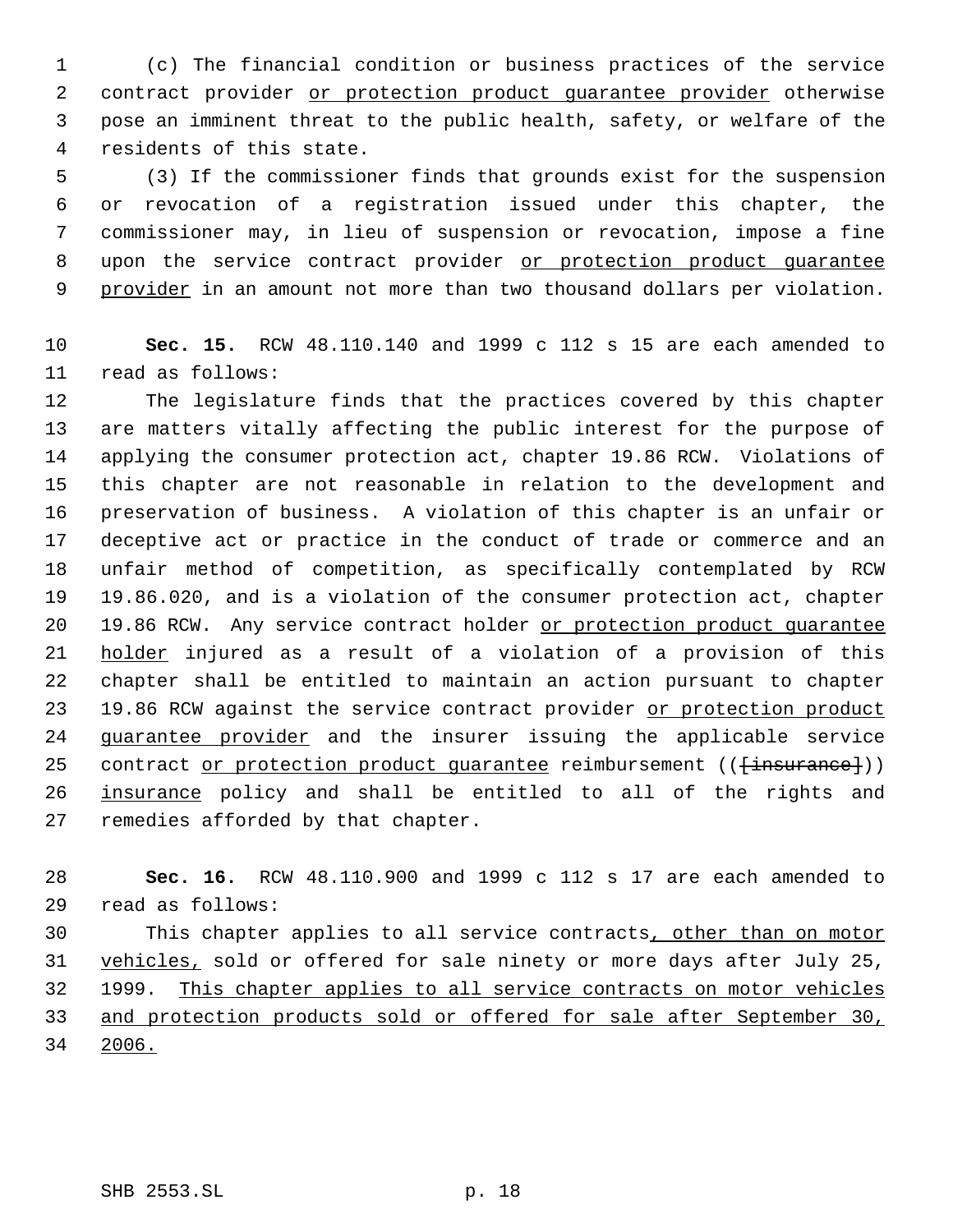NEW SECTION. **Sec. 17.** A new section is added to chapter 48.110 RCW to read as follows:

(1) This section applies to protection product guarantee providers.

 (2) A person shall not act as, or offer to act as, or hold himself or herself out to be a protection product guarantee provider in this state, nor may a protection product be sold to a consumer in this state, unless the protection product guarantee provider has:

 (a) A valid registration as a protection product guarantee provider issued by the commissioner; and

 (b) Either demonstrated its financial responsibility or assured the faithful performance of the protection product guarantee provider's obligations to its protection product guarantee holders by insuring all protection product guarantees under a reimbursement insurance policy issued by an insurer holding a certificate of authority from the commissioner or a risk retention group, as defined in 15 U.S.C. Sec. 3901(a)(4), as long as that risk retention group is in full compliance with the federal liability risk retention act of 1986 (15 U.S.C. Sec. 3901 et seq.), is in good standing in its domiciliary jurisdiction, and properly registered with the commissioner under chapter 48.92 RCW. The insurance required by this subsection must meet the following requirements:

 (i) The insurer or risk retention group must, at the time the policy is filed with the commissioner, and continuously thereafter, maintain surplus as to policyholders and paid-in capital of at least fifteen million dollars and annually file audited financial statements with the commissioner; and

 (ii) The commissioner may authorize an insurer or risk retention group that has surplus as to policyholders and paid-in capital of less than fifteen million dollars, but at least equal to ten million dollars, to issue the insurance required by this subsection if the insurer or risk retention group demonstrates to the satisfaction of the commissioner that the company maintains a ratio of direct written premiums, wherever written, to surplus as to policyholders and paid-in capital of not more than three to one.

 (3) Applicants to be a protection product guarantee provider shall make an application to the commissioner upon a form to be furnished by the commissioner. The application shall include or be accompanied by the following information and documents: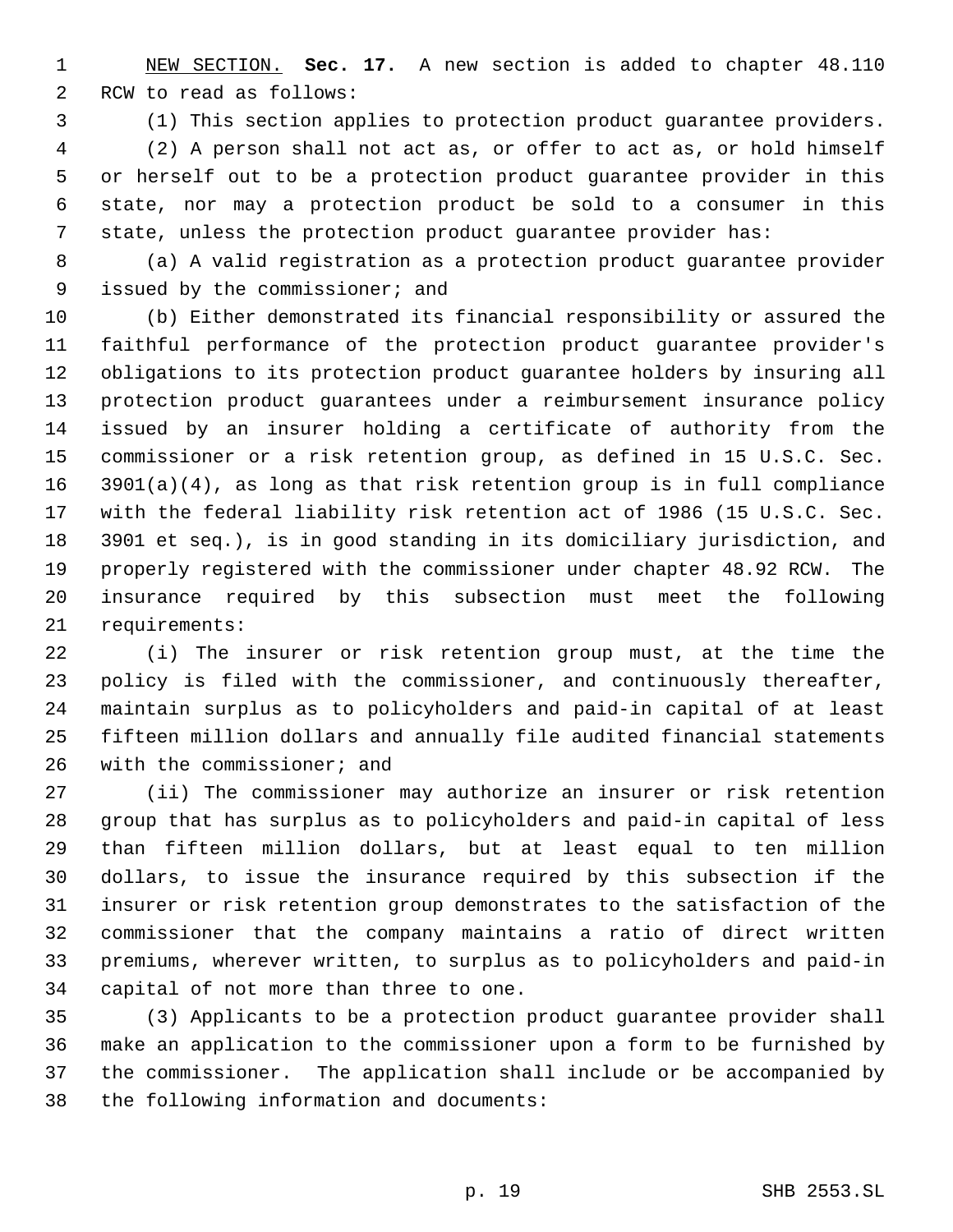(a) The names of the protection product guarantee provider's executive officer or officers directly responsible for the protection product guarantee provider's protection product guarantee business and their biographical affidavits on a form prescribed by the commissioner; (b) The name, address, and telephone number of any administrators designated by the protection product guarantee provider to be responsible for the administration of protection product guarantees in this state;

 (c) A copy of the protection product guarantee reimbursement 10 insurance policy or policies;

 (d) A copy of each protection product guarantee the protection product guarantee provider proposes to use in this state;

 (e) Any other pertinent information required by the commissioner; and

(f) A nonrefundable application fee of two hundred fifty dollars.

 (4) The applicant shall appoint the commissioner as its attorney to receive service of legal process in any action, suit, or proceeding in any court. This appointment is irrevocable and shall bind the protection product guarantee provider or any successor in interest, shall remain in effect as long as there is in force in this state any protection product guarantee or any obligation arising therefrom related to residents of this state, and shall be processed in accordance with RCW 48.05.210.

 (5) The commissioner may refuse to issue a registration if the commissioner determines that the protection product guarantee provider, or any individual responsible for the conduct of the affairs of the protection product guarantee provider under subsection (3)(a) of this section, is not competent, trustworthy, financially responsible, or has had a license as a protection product guarantee provider or similar license denied or revoked for cause by any state.

 (6) A registration issued under this section is valid, unless surrendered, suspended, or revoked by the commissioner, or not renewed for so long as the protection product guarantee provider continues in business in this state and remains in compliance with this chapter. A registration is subject to renewal annually on the first day of July upon application of the protection product guarantee provider and payment of a fee of two hundred fifty dollars. If not so renewed, the registration expires on the June 30th next preceding.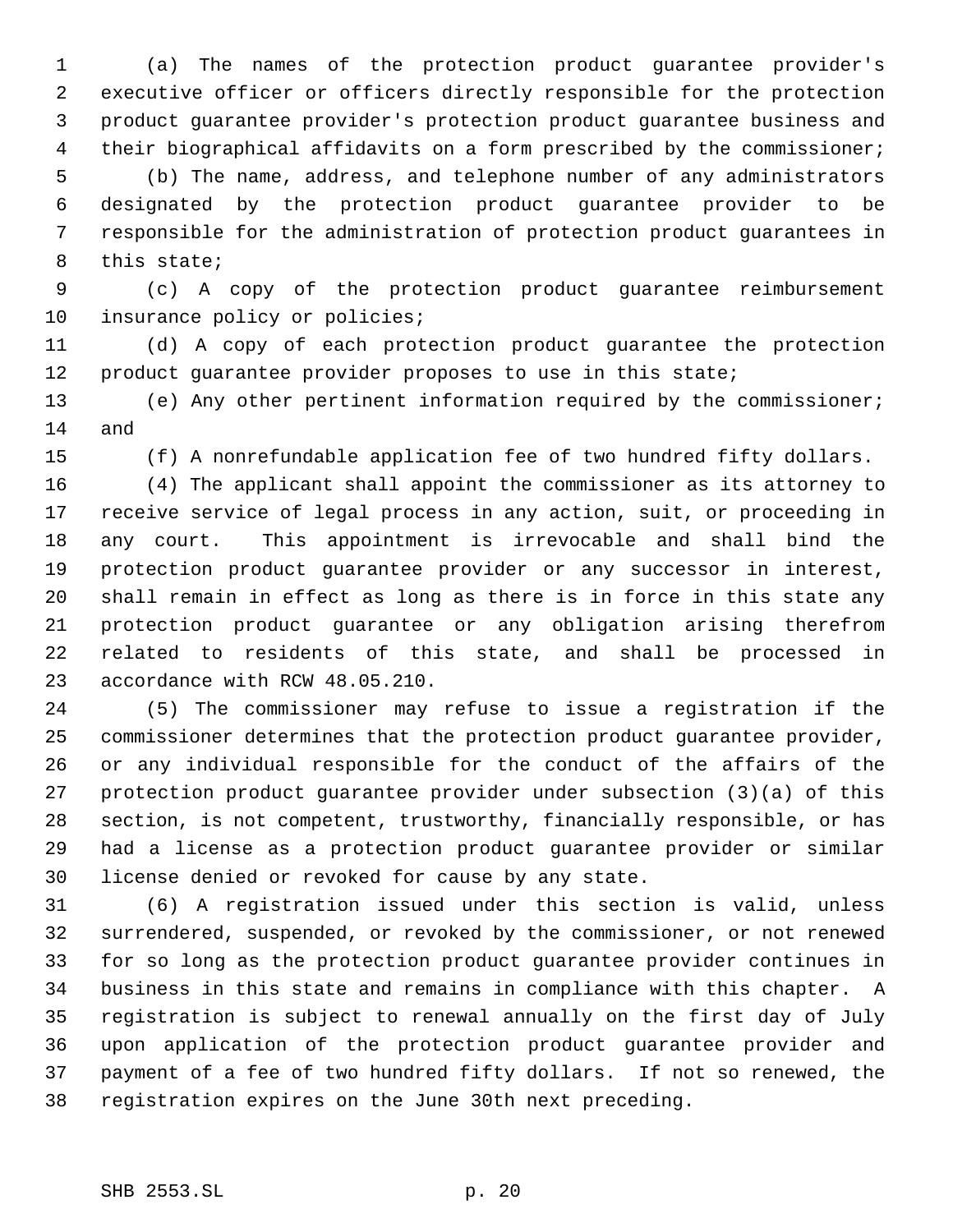(7) A protection product guarantee provider shall keep current the information required to be disclosed in its registration under this section by reporting all material changes or additions within thirty days after the end of the month in which the change or addition occurs.

 NEW SECTION. **Sec. 18.** A new section is added to chapter 48.110 RCW to read as follows:

(1) This section applies to service contracts on motor vehicles.

 (2) Service contracts shall not be issued, sold, or offered for sale in this state or sold to consumers in this state unless:

 (a) The service contract provider has either demonstrated its financial responsibility or assured the faithful performance of the service contract provider's obligations to its service contract holders by insuring all service contracts under a reimbursement insurance policy issued by an insurer holding a certificate of authority from the commissioner or a risk retention group, as defined in 15 U.S.C. Sec. 3901(a)(4), as long as that risk retention group is in full compliance with the federal liability risk retention act of 1986 (15 U.S.C. Sec. 3901 et seq.), is in good standing in its domiciliary jurisdiction, and properly registered with the commissioner under chapter 48.92 RCW. The insurance required by this subsection must meet the following requirements:

 (i) The insurer or risk retention group must, at the time the policy is filed with the commissioner, and continuously thereafter, maintain surplus as to policyholders and paid-in capital of at least fifteen million dollars and annually file audited financial statements with the commissioner; and

 (ii) The commissioner may authorize an insurer or risk retention group that has surplus as to policyholders and paid-in capital of less than fifteen million dollars, but at least equal to ten million dollars, to issue the insurance required by this subsection if the insurer or risk retention group demonstrates to the satisfaction of the commissioner that the company maintains a ratio of direct written premiums, wherever written, to surplus as to policyholders and paid-in capital of not more than three to one;

 (b) The service contract conspicuously states that the obligations of the provider to the service contract holder are guaranteed under the reimbursement insurance policy, the name and address of the issuer of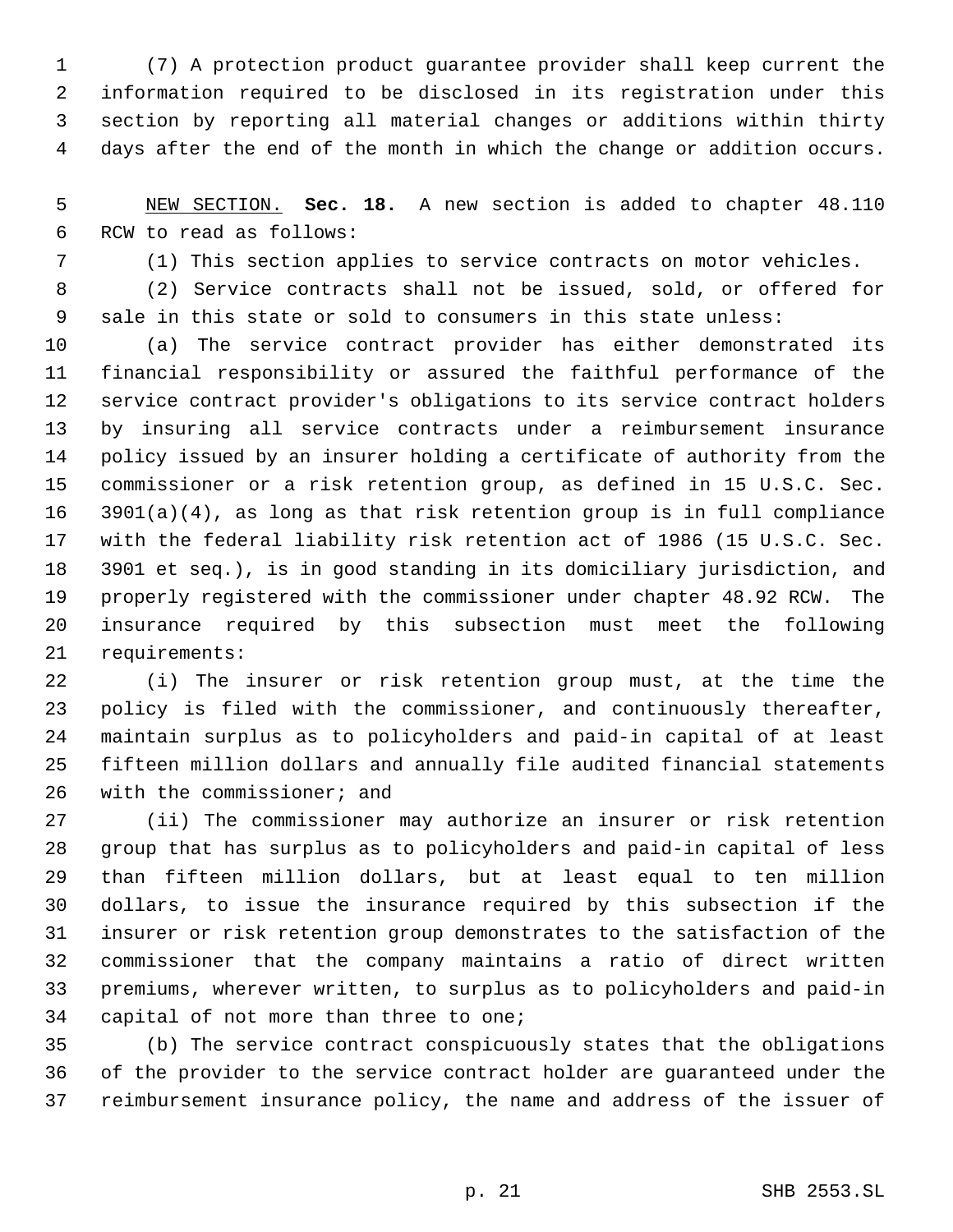the reimbursement insurance policy, the applicable policy number, and the means by which a service contract holder may file a claim under the policy;

 (c) The service contract conspicuously and unambiguously states the name and address of the service contract provider and identifies any administrator if different from the service contract provider, the service contract seller, and the service contract holder. The identity of the service contract seller and the service contract holder are not required to be preprinted on the service contract and may be added to 10 the service contract at the time of sale;

 (d) The service contract states the purchase price of the service contract and the terms under which the service contract is sold. The purchase price is not required to be preprinted on the service contract 14 and may be negotiated at the time of sale;

 (e) The contract contains a conspicuous statement that has been initialed by the service contract holder and discloses:

 (i) Any material conditions that the service contract holder must meet to maintain coverage under the contract including, but not limited to, any maintenance schedule to which the service contract holder must adhere, any requirement placed on the service contract holder for documenting repair or maintenance work, any duty to protect against any further damage, and any procedure to which the service contract holder must adhere for filing claims;

24 (ii) The work and parts covered by the contract;

(iii) Any time or mileage limitations;

 (iv) That the implied warranty of merchantability on the motor vehicle is not waived if the contract has been purchased within ninety days of the purchase date of the motor vehicle from a provider or service contract seller who also sold the motor vehicle covered by the contract;

(v) Any exclusions of coverage; and

 (vi) The contract holder's right to return the contract for a refund, which right can be no more restrictive than provided for in subsection (4) of this section;

 (f) The service contract states the procedure to obtain service or to file a claim, including but not limited to the procedures for obtaining prior approval for repair work, the toll-free telephone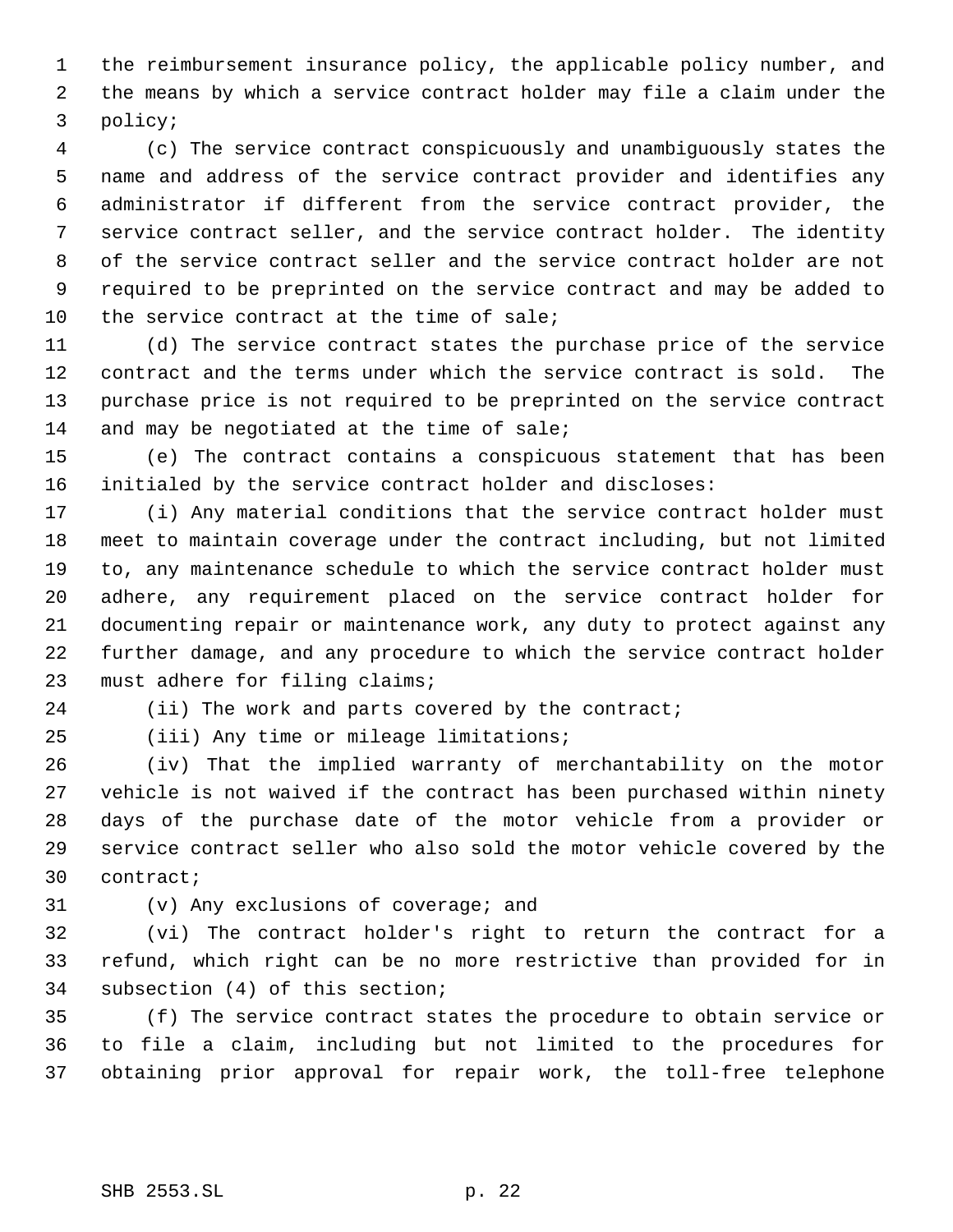number if prior approval is necessary for service, and the procedure for obtaining emergency repairs performed outside of normal business hours or for obtaining twenty-four-hour telephone assistance;

 (g) The service contract states the existence of any deductible amount, if applicable;

 (h) The service contract states any restrictions governing the transferability of the service contract, if applicable; and

 (i) The service contract states whether or not the service contract provides for or excludes consequential damages or preexisting conditions.

 (3) Service contracts shall not contain a provision which requires that any civil action brought in connection with the service contract must be brought in the courts of a jurisdiction other than this state. Service contracts that authorize binding arbitration to resolve claims or disputes must allow for arbitration proceedings to be held at a location in closest proximity to the service contract holder's permanent residence.

 (4)(a) At a minimum, every provider shall permit the service contract holder to return the contract within thirty days of its purchase if no claim has been made under the contract, and shall refund to the holder the full purchase price of the contract unless the service contract holder returns the contract ten or more days after its purchase, in which case the provider may charge a cancellation fee not exceeding twenty-five dollars.

 (b) If no claim has been made and a contract holder returns the contract after thirty days, the provider shall refund the purchase price pro rata based upon either elapsed time or mileage computed from the date the contract was purchased and the mileage on that date, less a cancellation fee not exceeding twenty-five dollars.

 (c) A ten percent penalty shall be added to any refund that is not paid within thirty days of return of the contract to the provider.

 (d) If a contract holder returns the contract under this subsection, the contract is void from the beginning and the parties are in the same position as if no contract had been issued.

 (e) If a service contract holder returns the contract in accordance with this section, the insurer issuing the reimbursement insurance policy covering the contract shall refund to the provider the full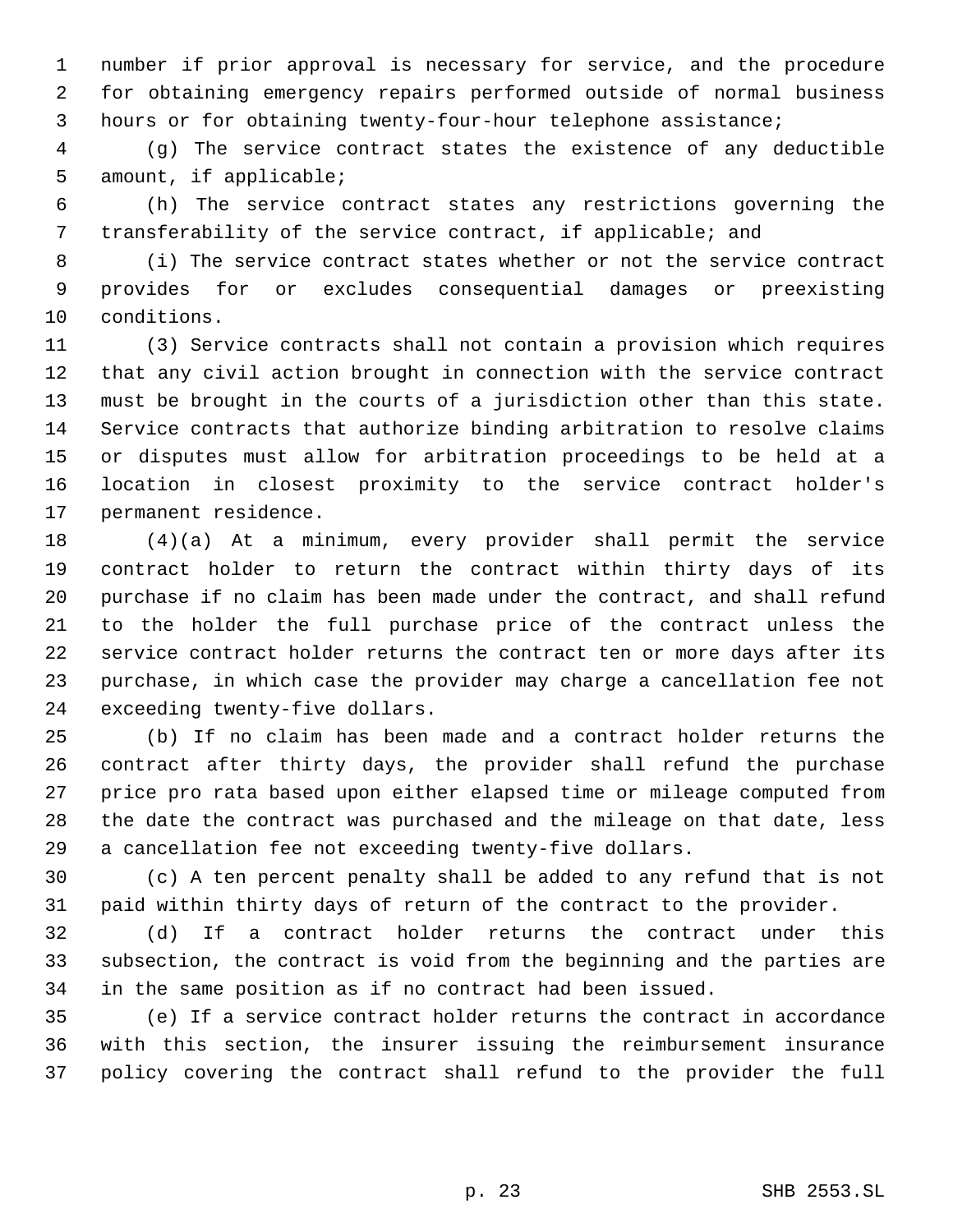premium by the provider for the contract if canceled within thirty days or a pro rata refund if canceled after thirty days.

 (5) A service contract provider shall not deny a claim for coverage based upon the service contract holder's failure to properly maintain the vehicle, unless the failure to maintain the vehicle involved the failed part or parts.

 (6) A contract provider has only sixty days from the date of the sale of the service contract to the holder to determine whether or not the vehicle qualifies under the provider's program for that vehicle. After sixty days the vehicle qualifies for the service contract that was issued and the service contract provider may not cancel the contract and is fully obligated under the terms of the contract sold to the service contract holder.

 NEW SECTION. **Sec. 19.** A new section is added to chapter 48.110 RCW to read as follows:

 (1) Except for service contract providers or protection product guarantee providers, persons marketing, selling, or offering to sell service contracts or protection products for providers are exempt from the registration requirements of RCW 48.110.030.

 (2) The marketing, sale, offering for sale, issuance, making, proposing to make, and administration of service contracts or protection products by service contract providers or protection product guarantee providers and related service contract or protection product sellers, administrators, and other persons complying with this chapter are exempt from the other provisions of this title, except chapters 48.04 and 48.30 RCW and as otherwise provided in this chapter.

 NEW SECTION. **Sec. 20.** A new section is added to chapter 48.110 RCW to read as follows:

 (1) If the service contract provider or protection product guarantee provider is using reimbursement insurance policy to satisfy the requirements of RCW 48.110.050(2)(a) or section 17(2)(b) or 18(2)(a) of this act, then the reimbursement insurance policy shall be filed with and approved by the commissioner in accordance with and pursuant to the requirements of chapter 48.18 RCW.

(2) All service contracts forms covering motor vehicles must be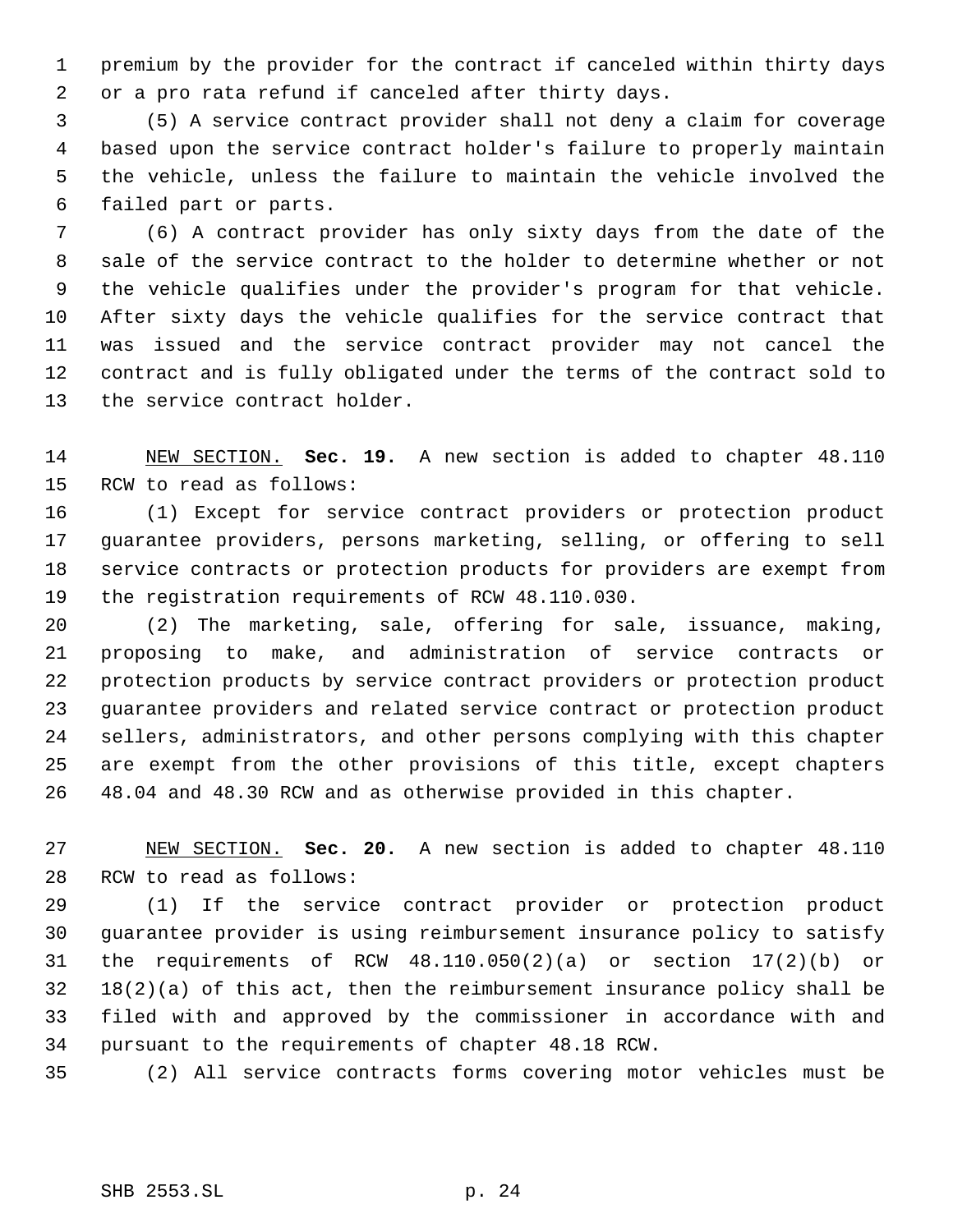filed with and approved by the commissioner prior to the service contract forms being used, issued, delivered, sold, or marketed in this state or to residents of this state.

 (3) All service contracts forms covering motor vehicles being used, issued, delivered, sold, or marketed in this state or to residents of this state by motor vehicle manufacturers or import distributors or wholly owned subsidiaries thereof must be filed with the commissioner for approval within sixty days after the motor vehicle manufacturer or import distributor or wholly owned subsidiary thereof begins using the service contracts forms.

 (4) The commissioner shall disapprove any motor vehicle service contract form if:

 (a) The form is in any respect in violation of, or does not comply with, this chapter or any applicable order or regulation of the 15 commissioner issued under this chapter;

 (b) The form contains or incorporates by reference any inconsistent, ambiguous, or misleading clauses, or exceptions and conditions;

 (c) The form has any title, heading, or other indication of its provisions that is misleading; or

 (d) The purchase of the contract is being solicited by deceptive advertising.

 NEW SECTION. **Sec. 21.** (1) RCW 48.110.030 (2) (a) and (b), (3), and (4), 48.110.040, 48.110.060, 48.110.100, 48.110.110, section 18  $(2)(a)$  and  $(b)$  and  $(4)(e)$  of this act, and section 20  $(1)$  and  $(2)$  of this act do not apply to motor vehicle service contracts issued by a motor vehicle manufacturer or import distributor covering vehicles manufactured or imported by the motor vehicle manufacturer or import distributor.

 (2) RCW 48.110.030(2)(c) does not apply to a publicly traded motor vehicle manufacturer or import distributor.

 (3) RCW 48.110.030 (2) (a) through (c), (3), and (4), 48.110.040, and section 20(2) of this act do not apply to wholly owned subsidiaries of motor vehicle manufacturers or import distributors.

 (4) The adoption of this act does not imply that a vehicle protection product warranty was insurance prior to October 1, 2006.